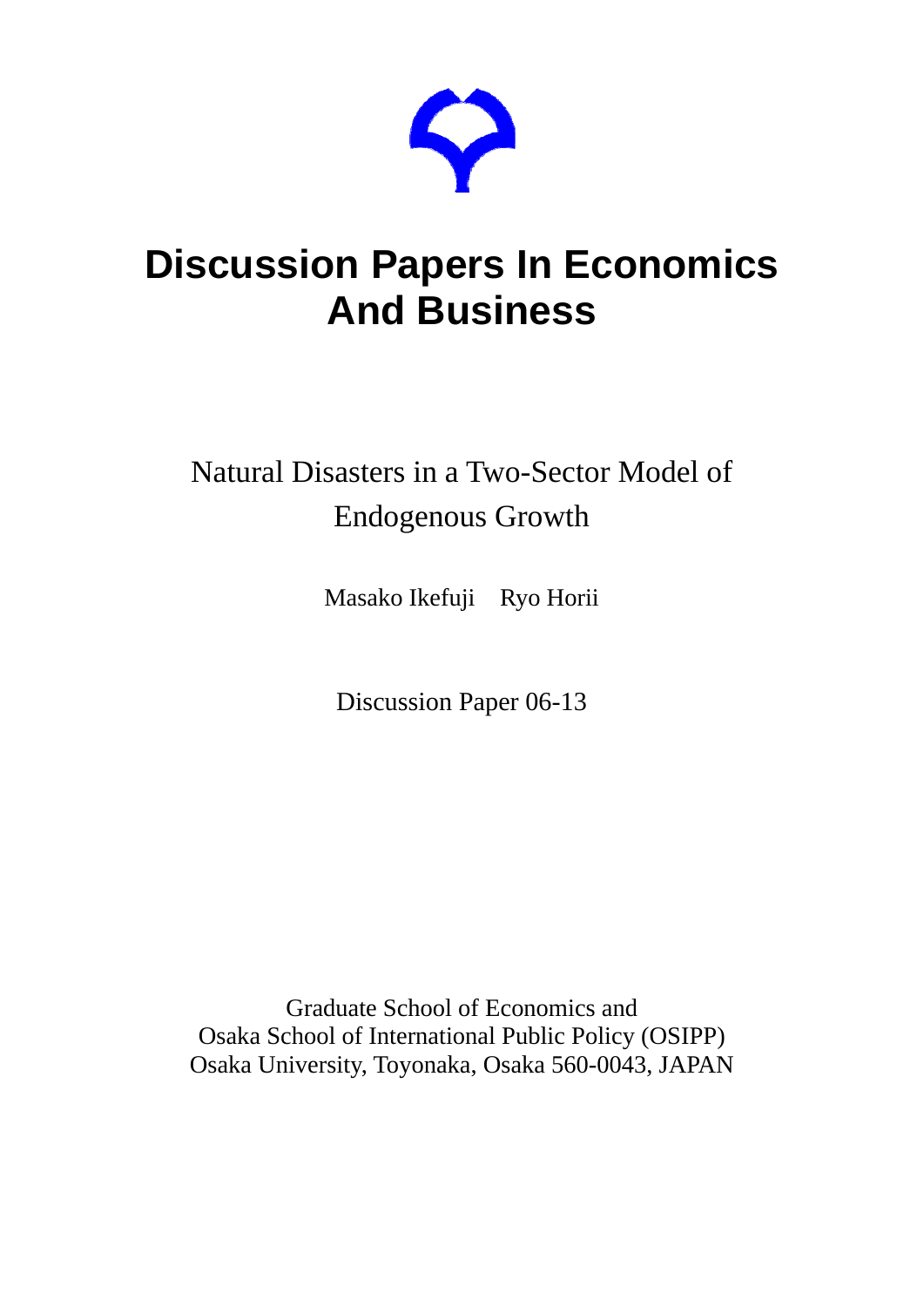## Natural Disasters in a Two-Sector Model of Endogenous Growth

Masako Ikefuji Ryo Horii

Discussion Paper 06-13

## May 2006

この研究は「大学院経済学研究科・経済学部記念事業」 基金より援助を受けた、記して感謝する。

Graduate School of Economics and Osaka School of International Public Policy (OSIPP) Osaka University, Toyonaka, Osaka 560-0043, JAPAN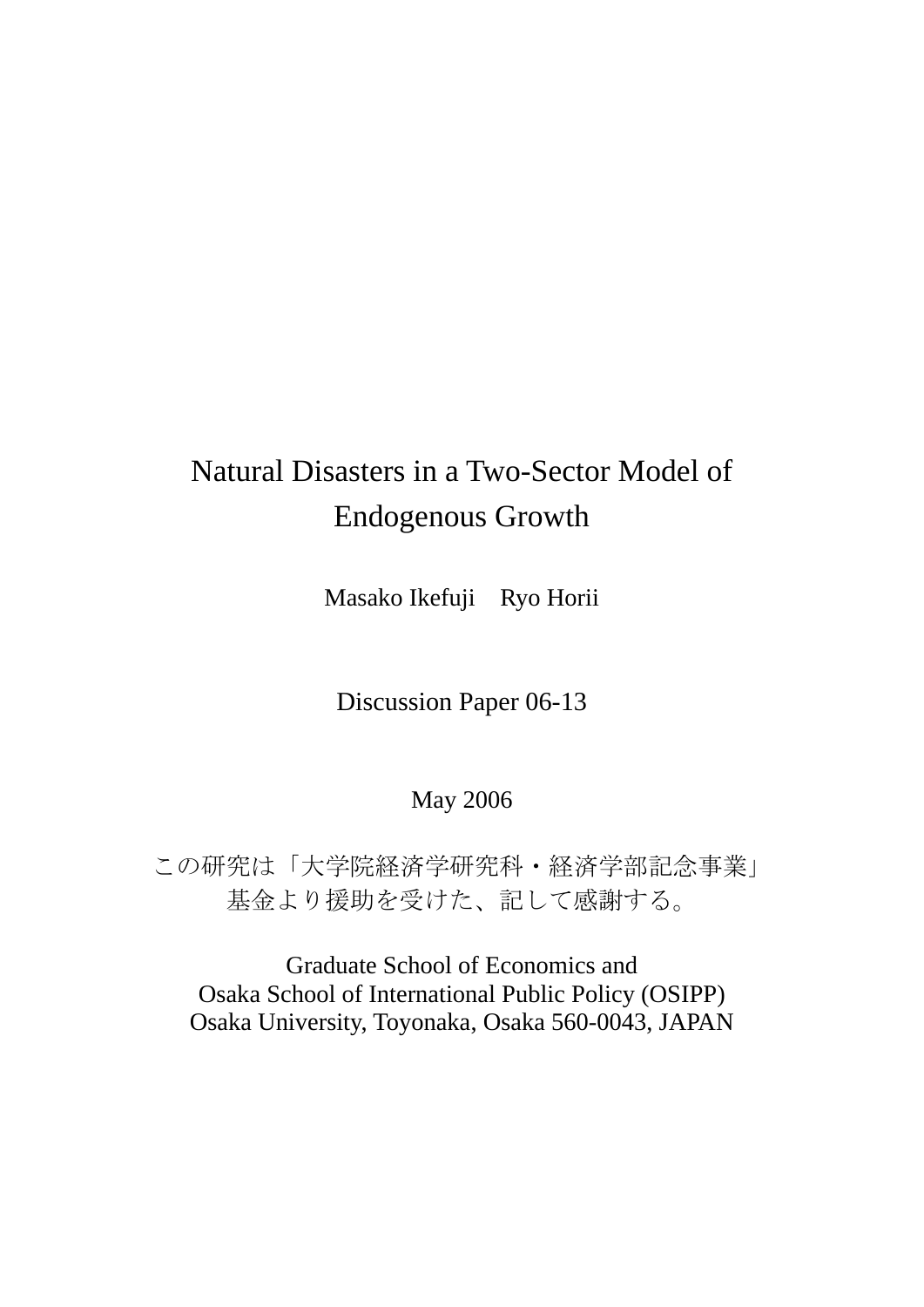# Natural Disasters in a Two-Sector Model of Endogenous Growth<sup>∗</sup>

Masako Ikefuji† Ryo Horii‡

Osaka University

May 11, 2006

#### Abstract

This paper studies sustainability of economic growth considering the risk of natural disasters caused by pollution in an endogenous growth model with physical and human capital accumulation. We consider an environmental tax policy, and show that economic growth is sustainable only if the tax rate on the polluting input is increased over time and that the long-term rate of economic growth follows an inverted V-shaped curve relative to the growth rate of the environmental tax. The social welfare is maximized under a positive steadystate growth in which faster accumulation of human capital compensates the productivity loss due to declining use of the polluting input.

Keywords: natural disasters, human capital, endogenous depreciation, economic growth.

JEL Classification Numbers: O41, O13, E22.

<sup>∗</sup>We are grateful to Koichi Futagami, Tatsuro Iwaisako, Kazuo Mino, and Tetsuo Ono, and seminar participants at Osaka University and Nagoya University for their helpful comments and suggestions. All remaining errors are naturally our own.

†Graduate School of Economics, Osaka University, 1-7 Machikaneyama, Toyonaka 560-0043, Japan. E-mail: cg043im@srv.econ.osaka-u.ac.jp

‡Graduate School of Economics, Osaka University, 1-7 Machikaneyama, Toyonaka 560-0043, Japan. E-mail: horii@econ.osaka-u.ac.jp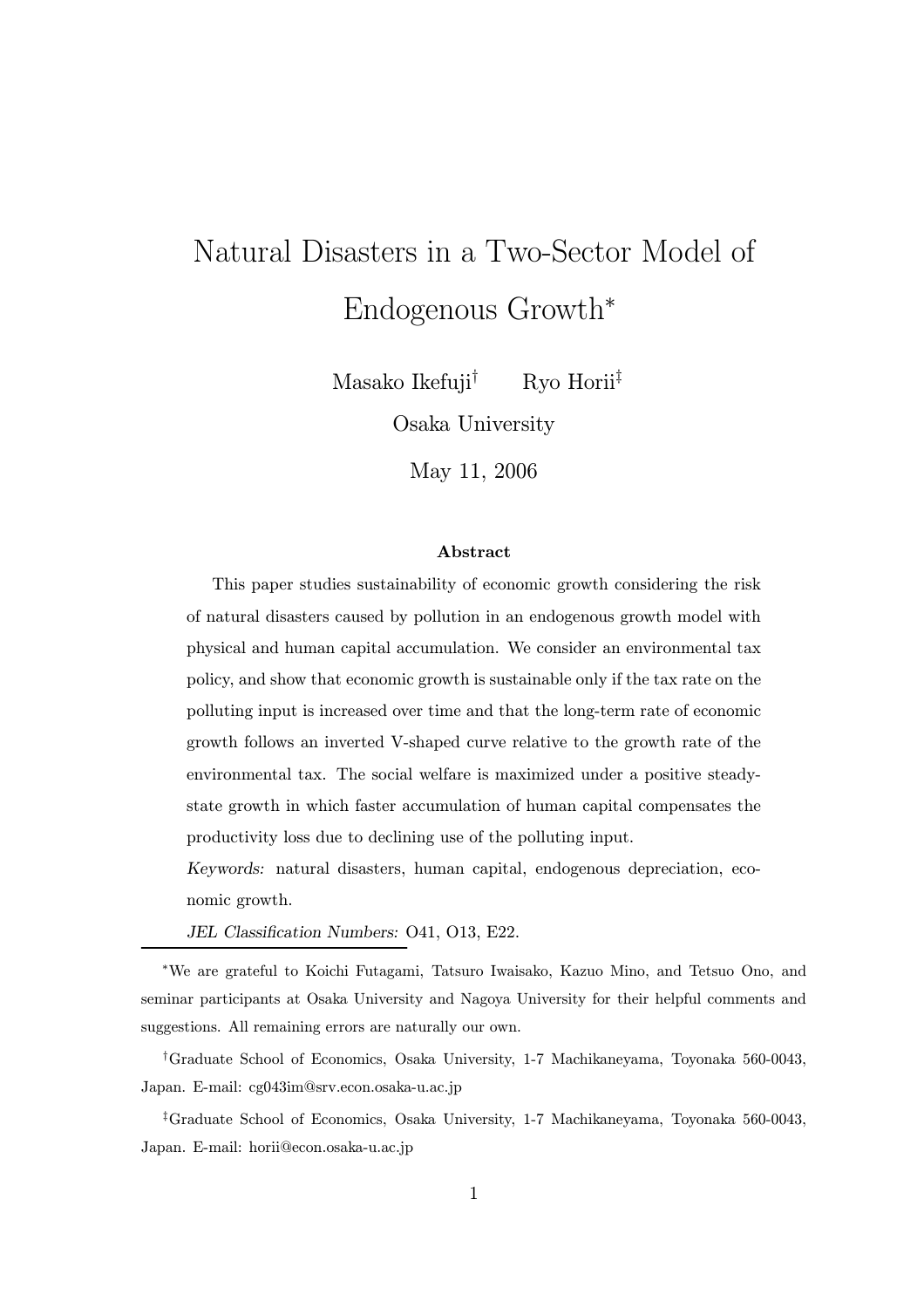## 1 Introduction

Natural disasters have a large impact on economic activity primarily through destruction of capital stock. For example, National Oceanic and Atmospheric Administration (NOAA, 2005) estimates that Hurricane Katrina, occurred on August 2005 in the Gulf of Mexico, caused over 100 billion dollars' worth of damage mainly on physical capital. This magnitude of destruction might seem unusual, but the losses caused by landfalling hurricanes in the United States in the previous year, 2004, were also considerably large–approximately 45 billion dollars, as reported by NOAA. This magnitude of damage is not negligible even in comparison to the whole size of the U.S. physical capital stock.

Despite various forms of preventive efforts, the occurrence of natural disasters is not declining but in a growing trend.<sup>1</sup> The long-term consequence of the increased possibility of such disasters critically hinge on whether their occurrences are purely exogenous phenomena to the economic system, or they are caused for some part by economic activity. That is, if the latter is true, economic growth itself creates a threat to economic activity, making the sustainability of economic growth questionable.

Recent meteorological research shows that, unfortunately, the latter argument is likely to be true. For example, it is clearly stated in the Intergovernmental Panel on Climate Change third assessment report (IPCC, 2001) that "Emissions of greenhouse gas and aerosols due to human activities have a great impact on global climate change." Global warming, or more specifically, increasing sea surface temperature,<sup>2</sup>

<sup>&</sup>lt;sup>1</sup>In Hoyois et al. (2005), the global number of reported disasters is 1.55 times higher in 2000-2004 period than in 1995-1999 period, and the number of reported extreme temperature disasters, floods, and people affected by disasters are almost 2 times, 1.74 times, and 1.33 times higher, respectively. A disaster in the database must be fulfilled at least one of the following criteria: 10 or more people reported killed; 100 people reported affected; declaration of a state of emergency; call for international assistance.

<sup>2</sup>The tropical sea surface temperature in the North Atlantic shows a large upswing in the last decade. Emamuel (2005) argues such a upswing is related to the El Niño and reflects the effect of global warming.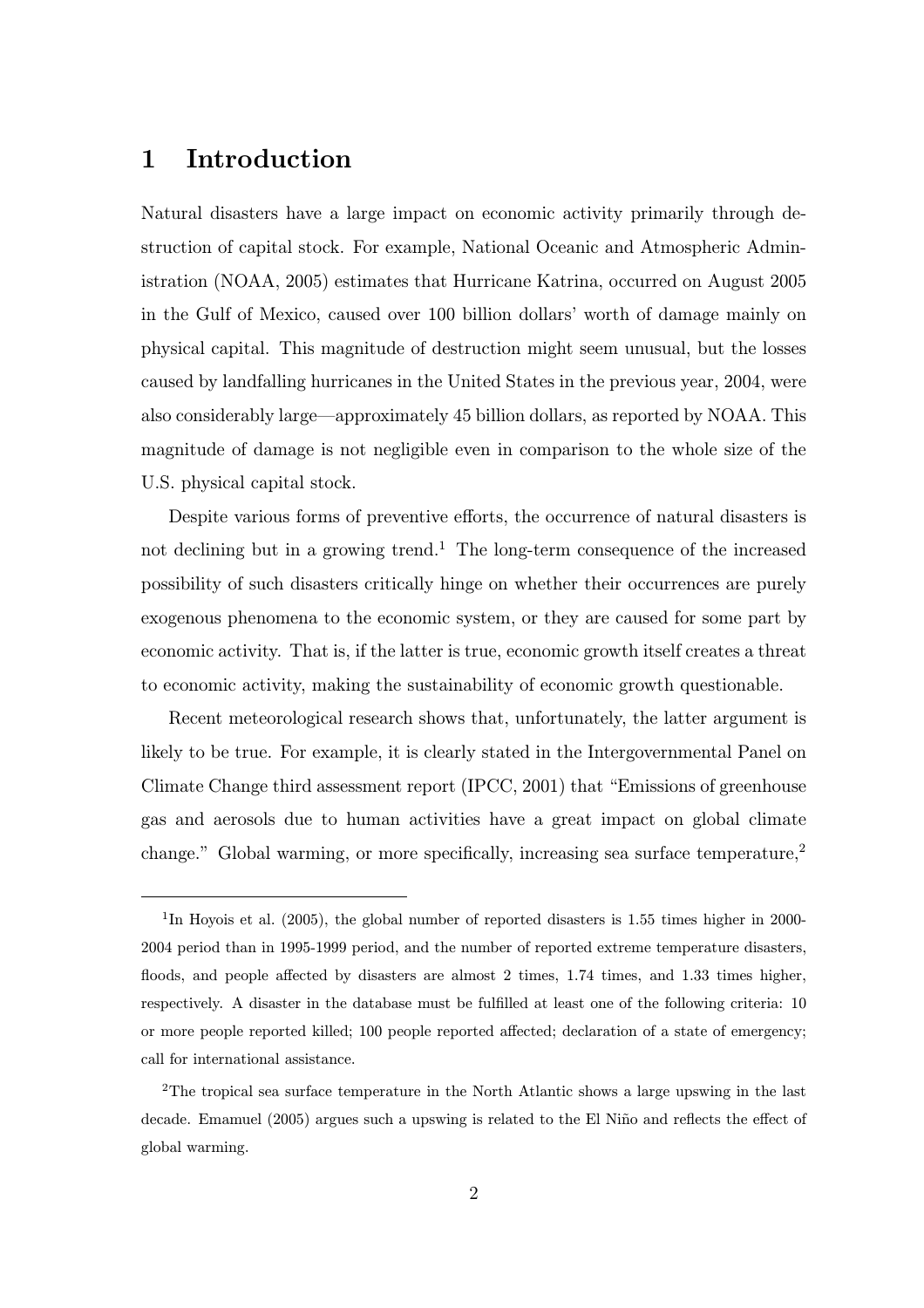is in turn suspected to increase hurricane frequency and intensity (Emamuel, 2005; Webster et al., 2005).

Those observations suggest that there is a two-way causality between economic activities and the occurrence of natural disasters. This paper investigates the sustainability of economic growth in the presence of this two-way causality, by introducing the endogenous risk of natural disasters into a Uzawa-Lucas type of endogenous growth model. Following the literature (e.g., Copeland and Taylor, 1994; Bovenberg and Smulders, 1995; Stokey, 1998), we assume that polluting inputs such as fossil fuels are necessary for economic activities and those inputs are subject to an environmental tax.<sup>3</sup> Differently from earlier studies, however, this paper examines the case in which the use of polluting inputs raises the probability that capital stocks are destroyed by natural disasters. Agents make saving decisions taking into account the possibilities of loss of asset due to natural disasters.

Using the model, we show that the economic growth is, in fact, not sustainable if the (per-unit) tax rate on polluting inputs is kept constant. Intuitively, under the constant tax rate, firms are willing to use increasing amounts of polluting inputs as the economy grows. However, as increased use of polluting inputs raises the risk of natural disasters, it reduce incentive agents to invest in capital stock since they face a higher possibilities of asset loss. Thus, even in the long run, capital stock cannot exceed a constant threshold under a constant tax rate.

To overcome this limitation, we next consider a time-varying tax on polluting inputs. If the per-unit tax rate is raised over time, private firms owing a Cobb-Douglas production technology will increase the use of other inputs, including human capital, relative to polluting inputs. As a result, the use of polluting inputs can be is bounded above, making the economic growth sustainable. It is also shown that the growth rate of environmental tax has both positive and negative effects on economic growth. The faster the rate at which the environmental tax is increased,

<sup>3</sup>Copeland and Taylor (1994) and Stokey (1994) assumed that there are a continuum of technology generating a different level of pollution. However, the technology can be written with capital and the total level of pollution as inputs.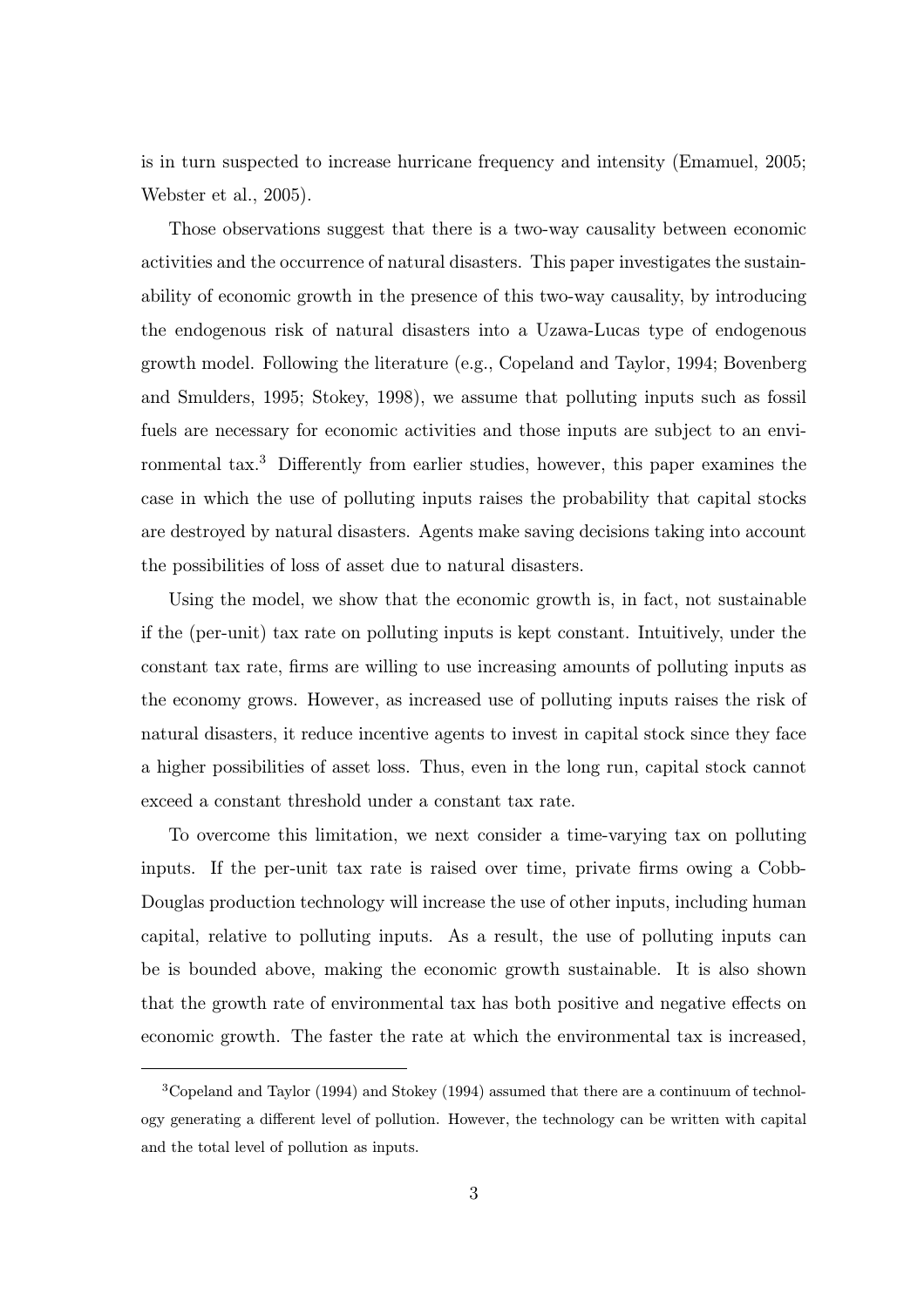the lower is the asymptotic amount of pollution and therefore the lower is probability of disasters. This gives households more incentive to save, which promotes growth. However, the increased cost of using polluting input faced by private firms reduces their productivity at each date, which has a negative effect on growth. Due to those opposite effects, the rate of economic growth rate is shown to follow an inverted V-shaped curve relative to the growth rate of environmental tax.

Having shown that the sustained growth is feasible, this paper then examine whether it is desirable or not. This question may seem trivial, but in a AK-growth model with pollution Stokey (1988) shows that, even when production technology allows sustained growth, it is theoretically possible that agents prefer a no-growth state with a good environment.<sup>4</sup> Contrary to Stokey's analysis, we show that the social welfare is maximized on a steady-state growth path, where the environmental tax is raised at a positive rate, although this does not coincide with the growth maximizing path.

The difference of our result from Stokey's stems not from our assumption that the use of polluting input only affects the risk of natural disasters without directly affecting consumer's utility.<sup>5</sup> Rather, it comes from the our two-sector specification that the growth is driven both by physical and human capital accumulation. This paper's analysis shows that sustained growth with a Cobb-Douglas technology is feasible under a limited use of polluting input because human capital stock is accumulated much faster than the rate at which output is increased. In fact, provided that human capital stock has lower degree of vulnerability to disasters, as suggested by Skidmore

<sup>4</sup>Stokey (1998) assumed additive separable preference for consumption and pollution in which the marginal utility from consumption is declining whereas the marginal disutility from pollution is increasing. Then, as consumption increases due to capital accumulation, reducing pollution becomes more important than increasing consumption. She shows that further growth is not optimal at a high level of capital stock.

<sup>&</sup>lt;sup>5</sup>In section 4.1, we examine the case in which pollution directly causes disutility to consumers, in addition to raising the risk of disasters. It is shown that a positive steady-state growth is compatible to welfare maximization even in this case.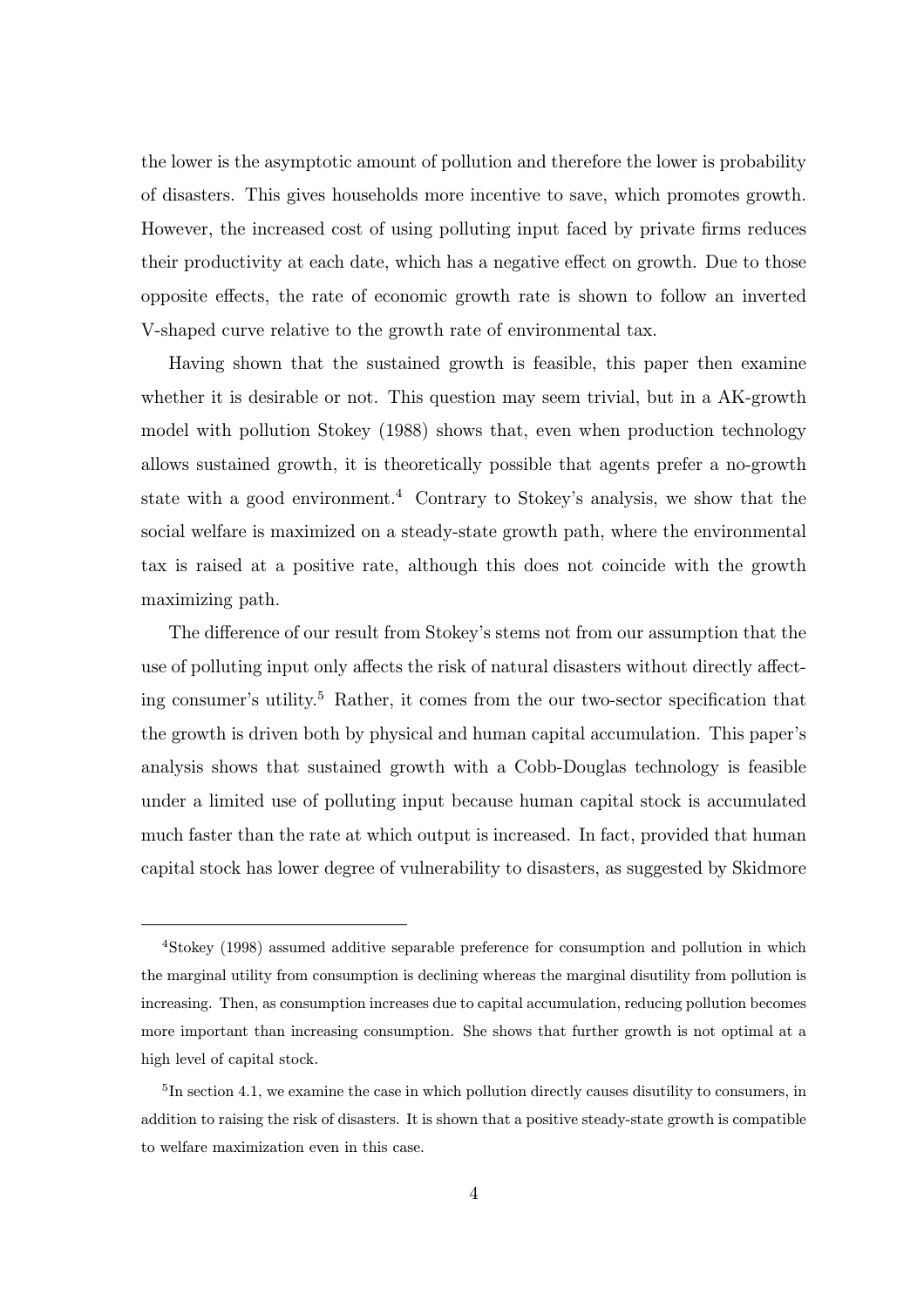and Toya (2002), the risk raises incentives for more investment in human capital stock relative to physical capital stock.

To our best knowledge, this study is a first attempt to examine the consequences of natural disasters in an endogenous growth model. This does not mean, of course, that our study is independent from the previous literature. In fact, great attention has been paid to the sustainability of economic growth in the literature of growth theory, by noticing that the finite nature of natural environment may potentially restrict sustainability of economic growth. With regard to the finiteness of natural resources, Aghion and Howitt (1998), Scholz and Ziemes (1999), Schou (2000), Grimaud and Rougé (2003), and Agnai, Gutiérrez and Iza (2005) examined sustainability of economic growth in endogenous growth models with non-renewable resources.<sup>6</sup>

Complementary to those studies, Stokey (1998) and Uzawa (2003) examined sustainability focusing on emission of pollutants. Since the global atmosphere is finite, the negative effects from pollutants will become unacceptably serious when the usage of polluting input increases without bound. Therefore, both Stokey (1998) and Uzawa (2003) concludes that, without exogenous technological change, the economy should converge to a no-growth steady state. Our study is related to their studies in that it is focusing on pollutants, but is more closely related to Bovenberg and Smulders (1995) who explicitly considers accumulation of knowledge. When accumulation of knowledge improves the productivity of other inputs (including polluting inputs), the economy can grow using constant or even declining amounts of polluting inputs. Their prediction that sustained growth is possible under an appropriate policy also holds in our model.

The rest of the paper is organized as follows. Section 2 presents the model and proves that growth cannot be sustained under a constant tax rate on polluting inputs.

<sup>&</sup>lt;sup>6</sup>For example, Grimaud and Rougé (2003) analyzed sustainability of economic growth introducing a non-renewable natural resource into a Schumpeterian endogenous growth model. They showed that whether both optimal and equilibrium growth is positive at the steady-state depends on the value of the subjective discount rate relative to the productivity of R&D.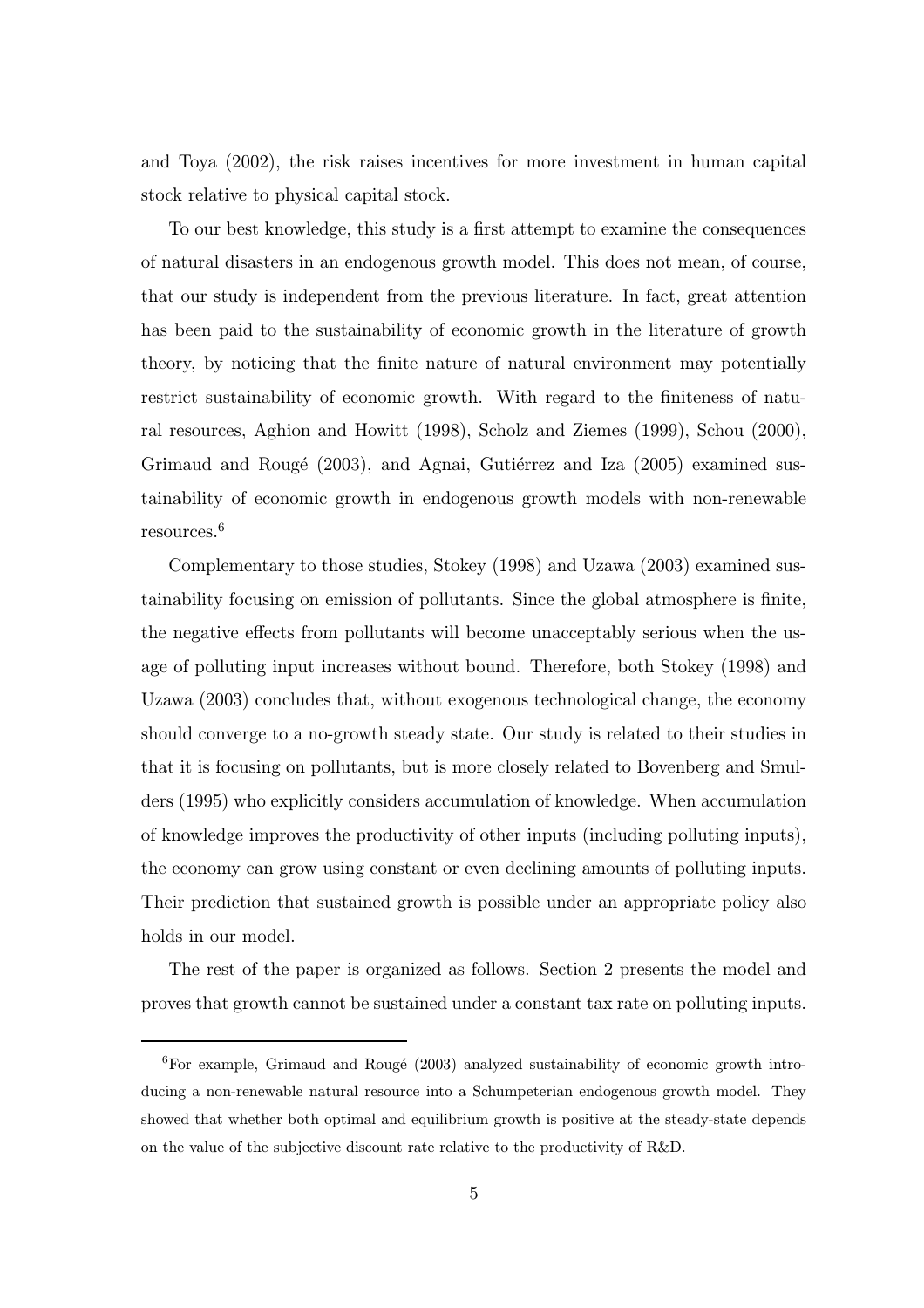The steady-state growth with an increasing environmental tax is analyzed in Section 3. The social planners's problem is examined in Section 4 so as to investigate the desirability of sustained growth. Section 5 concludes.

### 2 The Model

This section presents a model of natural disasters and economic growth. In the first subsection, the risk of natural disasters is introduced into a two-sector growth model based on Uzawa (1965) and Lucas (1998). In the second subsection, the behavior of households and firms is examined. After presenting equilibrium conditions, the final subsection proves that sustained growth is not possible when the environmental tax rate is kept constant.

#### 2.1 The risk of natural disasters

In the model, output is produced by a constant-returns-to-scale production technology using physical capital  $K_t$ , human capital  $H_t$ , and polluting input  $P_t$  such as fossil fuels that emits pollutants or greenhouse gases. The production function is given by:

$$
Y_t = F(K_t, u_t H_t, P_t) = A K_t^{\alpha} (u_t H_t)^{1-\alpha-\beta} P_t^{\beta},
$$

where  $u_t$  is the time share devoted to production of goods,  $\alpha$  is a constant share of physical capital, and  $\beta$  is that of the polluting input. Output is either consumed or added to physical capital stock. Since we focus on the risk of natural disasters, we ignore the extraction cost and/or production cost of polluting inputs and finite nature of natural resources. The risk of natural disasters on capital stock is assumed to be inevitable and to depend on the amount of pollution.

Specifically, suppose that economy consists of continuum of local areas. Let  $q_t$  be the arrival rate of natural disasters per unit of time at each area:

$$
q_t = \overline{q} + \widehat{q}P_t,\tag{1}
$$

where  $\overline{q}$  and  $\hat{q}$  are positive constants. Equation (1) says that the arrival rate raises as the amount of aggregate polluting inputs increases, as in the case of hurricanes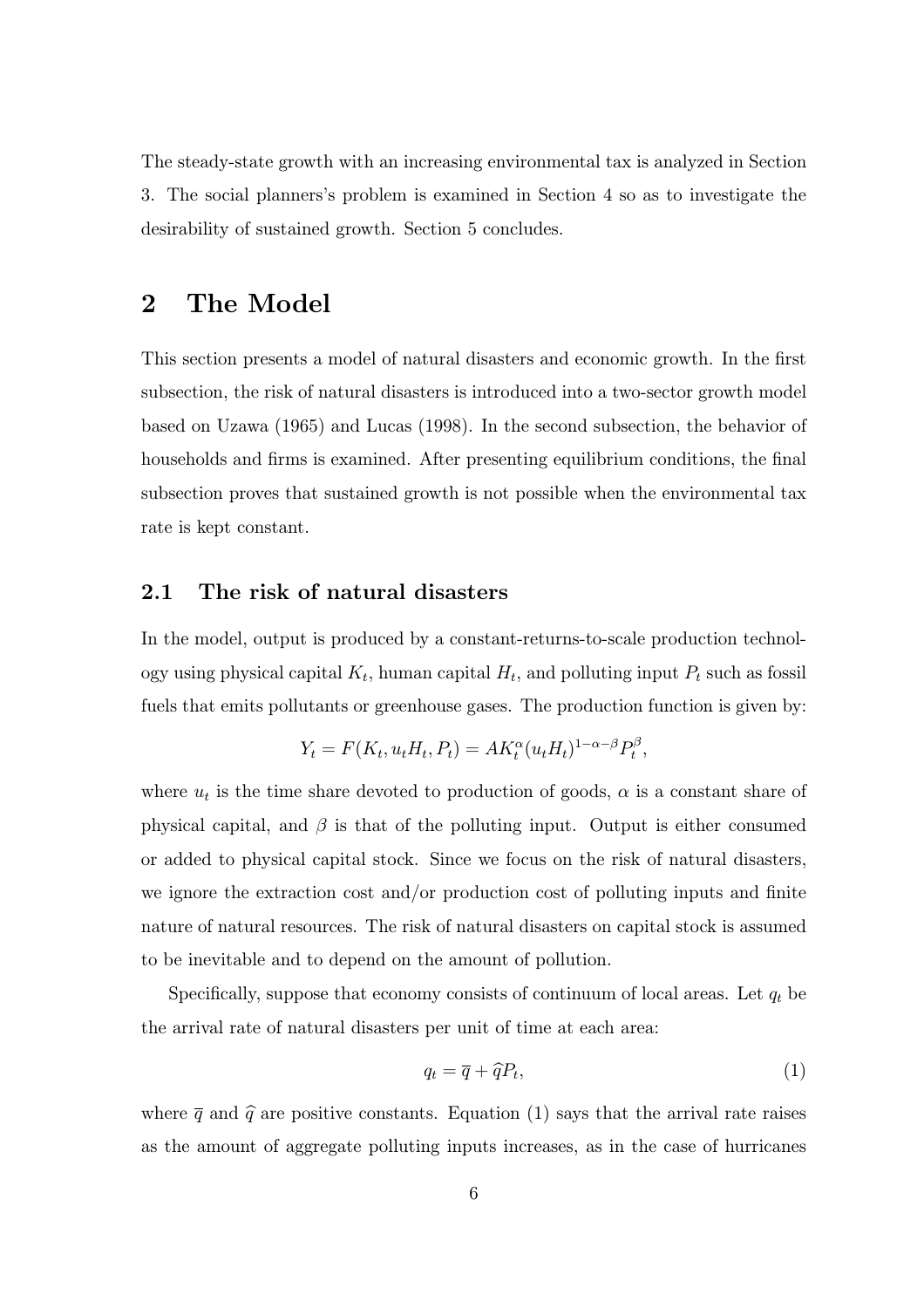and fossil fuels. When a natural disaster occurs at an area, it causes damage to physical capital. For example, if natural disasters occur at an area where the existing aggregate physical capital stock is  $\widetilde{K}_t$ , the expected loss of physical capital is  $\overline{\phi} \widetilde{K}_t$ , where  $\overline{\phi} > 0$  is the average damage to physical capital stock. Note that, for various reasons, a natural disaster harms human capital stock as well.<sup>7</sup> Similarly to  $\overline{\phi}$ , define  $\overline{\psi} > 0$  as the average damage to human capital stock. The damage on human capital measured in relative to the existing stock is, however, smaller than the damage on physical capital stock, and therefore it is reasonable to assume  $\overline{\phi} > \overline{\psi} > 0$ .

For simplicity, each area is assumed to be small enough and the occurrence of natural disasters in one area is assumed not to be correlated to others.<sup>8</sup> By the law of large numbers with (1), the aggregate damage to physical capital stock and human capital stock are respectively:

$$
q_t \cdot \overline{\phi} K_t = (\overline{\phi}\overline{q} + \overline{\phi}\widehat{q}P_t)K_t, \qquad (2)
$$

$$
q_t \cdot \overline{\psi} H_t = (\overline{\psi}\overline{q} + \overline{\psi}\widehat{q}P_t)H_t.
$$
\n(3)

Let  $\overline{\delta}_K$  and  $\overline{\delta}_H$  be the constant rates of depreciation of physical capital stock and human capital stock, respectively. Then, similarly to Lucas (1988), the resource constraints for physical and human capital stocks are written as:

$$
\dot{K}_t = F(K_t, u_t H_t, P_t) - C_t - (\delta_K + \phi P_t) K_t,
$$
\n(4)

$$
\dot{H}_t = B(1 - u_t)H_t - (\delta_H + \psi P_t)H_t,
$$
\n(5)

where  $\delta_K \equiv \overline{\delta}_K + \overline{\phi} \overline{q}$ ,  $\phi \equiv \overline{\phi} \hat{q}$ ,  $\delta_H \equiv \overline{\delta}_H + \overline{\psi} \overline{q}$ ,  $\psi \equiv \overline{\psi} \hat{q}$ , and  $C_t$ , B, and  $1 - u_t$  is the aggregate consumption, the constant productivity of human capital accumulation,

<sup>7</sup>The death toll in Katrina rose to over 1000 (NOAA, 2005) and the number of the injured was much more. In addition, many education institutions are forced to remain closed for extended periods of time and a large number of data and documents storing valuable knowledge are lost after the disasters pass.

<sup>8</sup>This assumption is not realistic when considering large scale disasters. Without it, the law of large numbers does not apply, and disasters cause short-term fluctuations. However, since we are focusing on long-term behavior of the economy, analysis of such fluctuations are out of the scope of this paper.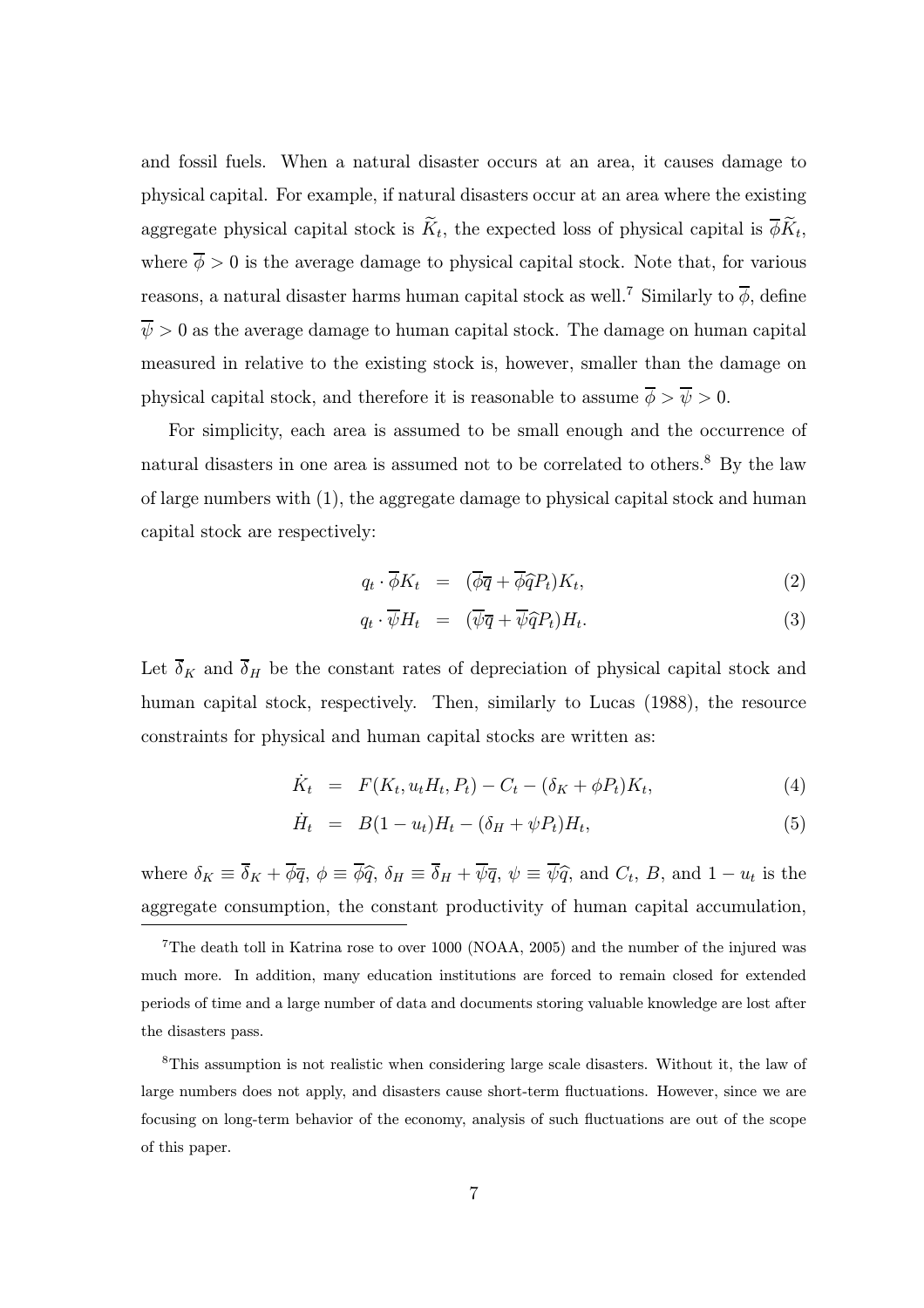and a fraction of time devoted to production of human capital, respectively. Equations (4) and (5) shows that the risk of natural disasters effectively augments the depreciation rates of physical and human capital stocks, in proportion to the use of polluting input. We assume that  $\alpha + \beta > \phi$  so that the sensitivity of the augmented depreciation rate to the polluting input is not too high.

Observe that, unlike standard endogenous growth models, the right hand sides of equations (4) and (5) are not homogenous of degree one in terms of quantities. This implies that balanced growth that presents a homothetic expansion is not feasible, which reflects the finiteness of natural environment.

#### 2.2 The market economy

Since firms do not take into consideration the externality such that the use of polluting inputs increases the risk of natural disasters, the market equilibrium does not correspond with the solution of the social planner's problem. The followings consider explicitly the market economy where per-unit tax  $\tau_t$ , in terms of final goods, is levied on the use of polluting inputs. Since there is no uncertainty, consumers predicts  $\{\tau_t\}_{t=0}^{\infty}$  at the initial time under perfect foresight.<sup>9</sup> The government balances its budget at each moment and equally distribute the tax revenue  $T_t = \tau_t P_t$  among households in a lump-sum fashion.

#### Households

The economy is populated by a unit mass of infinitely lived homogeneous households. Each household owns physical capital stock,  $k_t$ , and human capital stock,  $h_t$ . However, due to natural disasters, they are faced with the risk of damages to both types of capital stock. The insurance market is assumed to be complete. Under this assumption, it is optimal for households to take out insurance that cover the all losses associated with natural disasters. Since their expected damages to physical capital stock and human capital stock are  $q_t\bar{p}hik_t$  and  $q_t\bar{p}sih_t$ , respectively, the

<sup>&</sup>lt;sup>9</sup>This paper does not consider the issue of dynamic inconsistencies.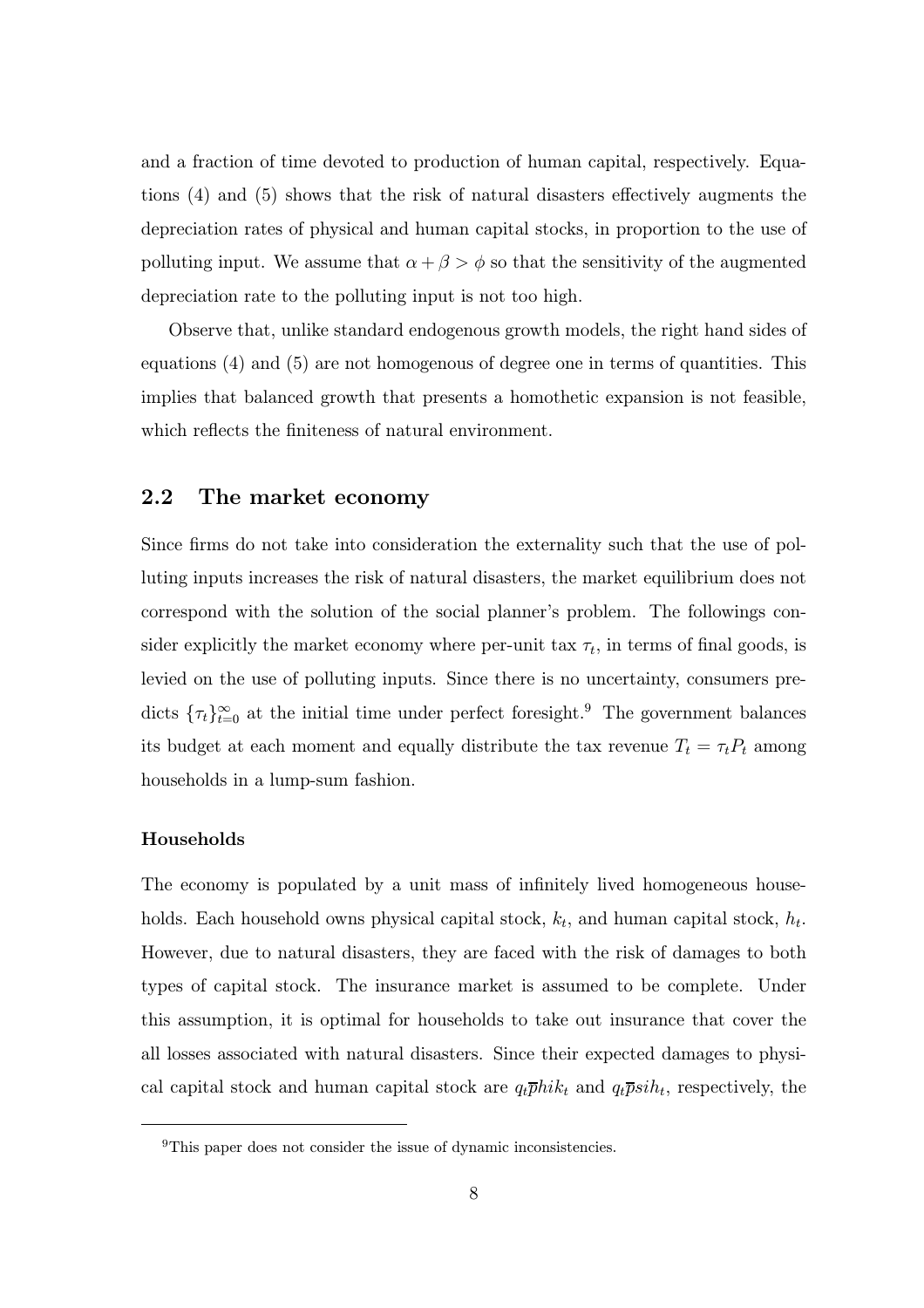budget constraint of households can be written as:<sup>10</sup>

$$
\dot{k}_t = r_t k_t + w_t u_t h_t - (\delta_K + \phi P_t) k_t - c_t + T_t, \tag{6}
$$

$$
\dot{h}_t = B(1 - u_t)h_t - (\delta_H + \psi P_t)h_t, \tag{7}
$$

where  $r_t$ ,  $w_t$ , and  $c_t$  denote the real interest rate, the real wage rate, and the amount of consumption, respectively. Note that the cost associated with depreciation and insurance is paid by the owner of the capital.

The utility function of the representative household is given by:

$$
\int_0^\infty \frac{c_t^{1-\theta} - 1}{1-\theta} e^{-\rho t} dt,\tag{8}
$$

where  $\theta > 1$  is the inverse of the elasticity of intertemporal substitution and  $\rho$  is the rate of time preference. We assume  $B > \rho$  so that households have enough incentive to investment in human capital. Each household maximizes (8) subject to the constraints (6) and (7). From the first-order condition for maximization problem, we obtain the Keynes-Ramsey Rule:

$$
-\theta \frac{\dot{c}_t}{c_t} = \rho + \phi P_t + \delta_K - r_t. \tag{9}
$$

This condition is similar to that obtained in the original Uzawa-Lucas model, except that it depends on the risk of natural disasters,  $\phi P_t$ .

The shadow price of human capital relative to that of physical capital is  $w_t/B$ , which equals to the market price of human capital measured by physical capital stock. Hence, the arbitrage condition between human capital investment and physical capital investment is given by:

$$
\frac{\dot{w}_t}{w_t} = r_t - (\phi - \psi)P_t - (\delta_K - \delta_H) - B.
$$
\n(10)

 $10E$ quations (6)-(7) implicitly assume that damaged human capital is compensated in the form of human capital. Obviously, a more realistic setting is that this compensation is done in the form of goods. Nonetheless, as long as the amount of compensation in terms of goods is calculated using the appropriate price of human capital,  $w_t/B$ , the equilibrium outcomes do not change in the aggregate level.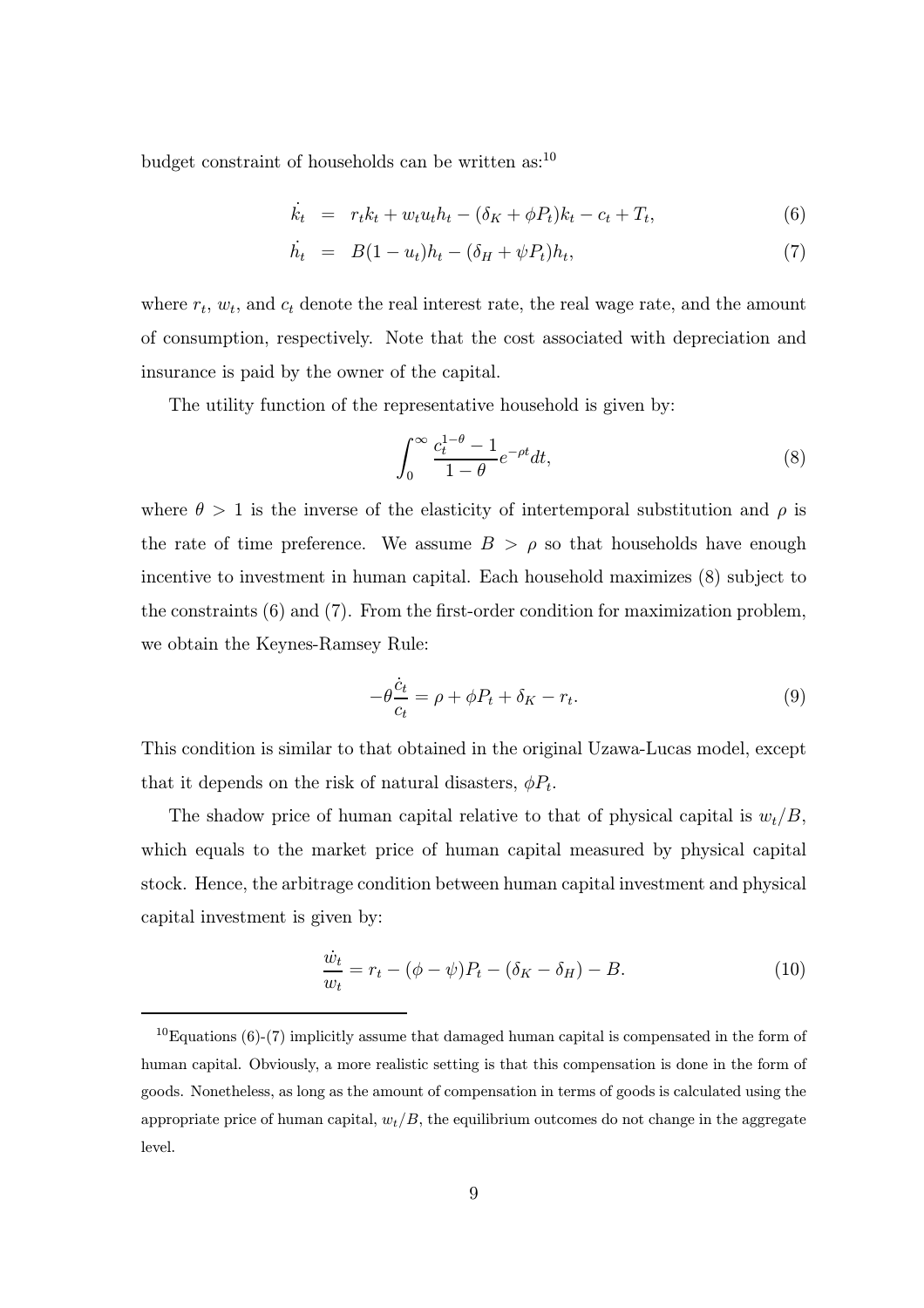In (10), the left hand side implies the rate of change in the relative shadow price of human and physical capital while the right hand side implies the difference between the marginal return to investment in physical capital and human capital. Note that this condition must be satisfied in the long run. If it is not, the solution would be either  $u_t = 0$  or  $u_t = 1$  for all agents, and therefore one of the two kinds of aggregate capital stock approaches zero due to depreciation, clearly inconsistent with the Cobb-Douglas production function. The transversality conditions are  $\lim_{t\to\infty} k_t \nu_t e^{-\rho t} = 0$ for physical capital stock and  $\lim_{t\to\infty} h_t\mu_t e^{-\rho t} = 0$  for human capital stock, where  $\nu_t = c_t^{-\theta}$  and  $\mu_t = (w_t/B)c_t^{-\theta}$ .

#### Firms

There is a continuum of firms producing final goods in competitive market. We consider a representative firm maximizing its profit. The firm pays the wages for labor input, the rental rate for physical capital input, and the environmental tax as well. Given factor prices  $r_t$ ,  $w_t$  and  $\tau_t$ , the profit maximization problem is:

$$
\max_{K_t, N_t, P_t} F(K_t, N_t, P_t) - r_t K_t - w_t N_t - \tau_t P_t,
$$

where  $N_t \equiv u_t H_t$  is the amount of human capital employed by the firm. The firstorder conditions for this problem are  $r_t = \alpha Y_t/K_t$ ,  $w_t = (1 - \alpha - \beta)Y_t/N_t$ , and  $\tau_t = \beta Y_t/P_t$ . Substituting the profit maximizing polluting input,  $P_t = \beta Y_t/\tau_t$ , into the production function, the output can be written as:

$$
Y_t = \left(\widetilde{A}\tau^{-\frac{\beta}{1-\beta}}\right) K_t^{\widehat{\alpha}} N_t^{1-\widehat{\alpha}},\tag{11}
$$

where  $\hat{A} \equiv \beta^{\beta/(1-\beta)} A^{1/(1-\beta)}$  and  $\hat{\alpha} \equiv \alpha/(1-\beta)$ . When written in the form of (11), it becomes clear that the environmental tax lowers the effective total factor productivity,  $A\tau^{-\beta/(1-\beta)}$ . Using this notation, the first order conditions are expressed as

$$
r_t = \alpha \widetilde{A} \tau_t^{-\frac{\beta}{1-\beta}} \left(\frac{K_t}{N_t}\right)^{\widehat{\alpha}-1},\tag{12}
$$

$$
w_t = (1 - \alpha - \beta)\widetilde{A}\tau_t^{-\frac{\beta}{1-\beta}} \left(\frac{K_t}{N_t}\right)^{\widehat{\alpha}}.\tag{13}
$$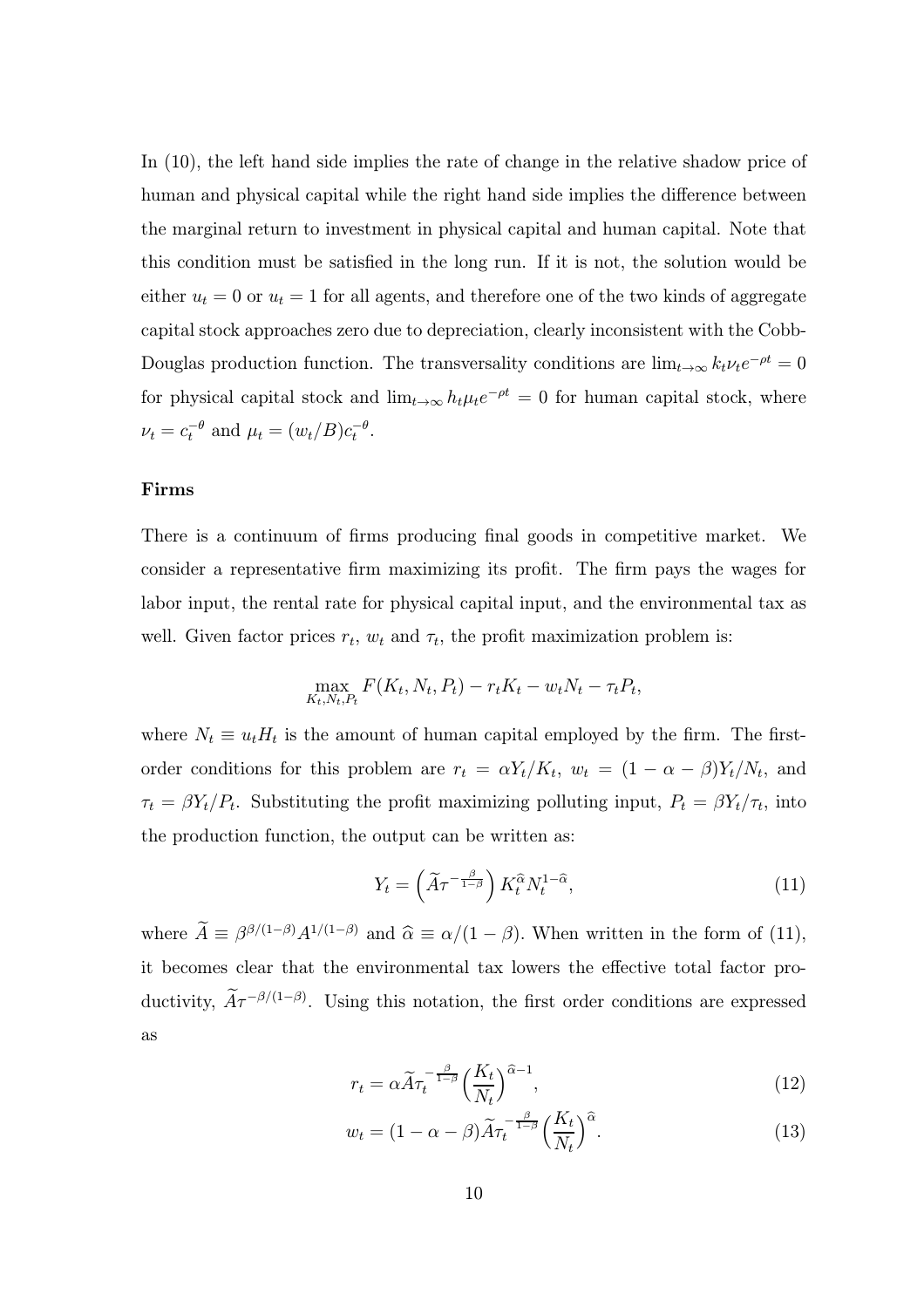#### 2.3 Equilibrium conditions

Since the population is homogenous and normalized to unity,  $K_t = k_t$ ,  $H_t = h_t$ ,  $C_t =$  $c_t$ , and  $u_t = H_t/N_t$  hold in equilibrium. From the budget constraint of households, the evolution of physical capital stock is given by:

$$
\frac{\dot{K}_t}{K_t} = \frac{Y_t}{K_t} - \frac{C_t}{K_t} - (\delta_K + \phi P_t),
$$
\n(14)

From the production function of human capital stock, its evolution is given by:

$$
\frac{\dot{H}_t}{H_t} = B(1 - u_t) - (\delta_H + \psi P_t).
$$
\n(15)

From (10) and (13), the evolution of labor supply  $u_t$  must satisfy:

$$
-\frac{\beta}{1-\beta} \cdot \frac{\dot{\tau}_t}{\tau_t} + \widehat{\alpha} \Big( \frac{\dot{K}_t}{K_t} - \frac{\dot{H}_t}{H_t} - \frac{\dot{u}_t}{u_t} \Big) = \alpha \frac{Y_t}{K_t} + (\psi - \phi) P_t - (\delta_K - \delta_H) - B. \tag{16}
$$

The dynamics of consumption is given by the Keynes-Ramsey Rule:

$$
-\theta \frac{\dot{C}_t}{C_t} = \rho - \alpha \frac{Y_t}{K_t} + \delta_K + \phi P_t.
$$
\n(17)

Finally, from the firm's f.o.c., the amount of polluting input is determined by

$$
P_t = \beta Y_t / \tau_t. \tag{18}
$$

A necessary condition for the transversality condition associated with physical capital stock is  $\dot{K}_t/K_t + \dot{\nu}_t/\nu_t - \rho < 0$  as  $t \to \infty$ . We will show in Section 3 that  $\dot{K}_t/K_t = \dot{C}_t/C_t$  in the long run. Thus, from  $\rho > 0$  and  $\nu_t = c_t^{-\theta}$ , we obtain  $\dot{K}_t/K_t + \dot{\nu}_t/\nu_t = (1 - \theta)\dot{Y}_t/Y_t$  so that the transversality condition associated with physical capital stock is satisfied so long as  $\dot{Y}_t/Y_t \geq 0$  (i.e., unless the economy is shrinking toward zero). Likewise, the transversality condition associated with human capital stock is satisfied whenever  $\dot{H}_t/H_t + \dot{\mu_t}/\mu_t - \rho < 0$ . Differentiating logarithmically with respect to time in  $\mu_t = (w_t/B)c_t^{-\theta}$  and using (9), (10), and (15), we obtain  $\dot{H}_t/H_t + \dot{\mu}_t/\mu_t - \rho = -Bu_t$ . Because  $B > 0$ , the transversality condition associated with human capital stock is satisfied if  $u_t > 0$ .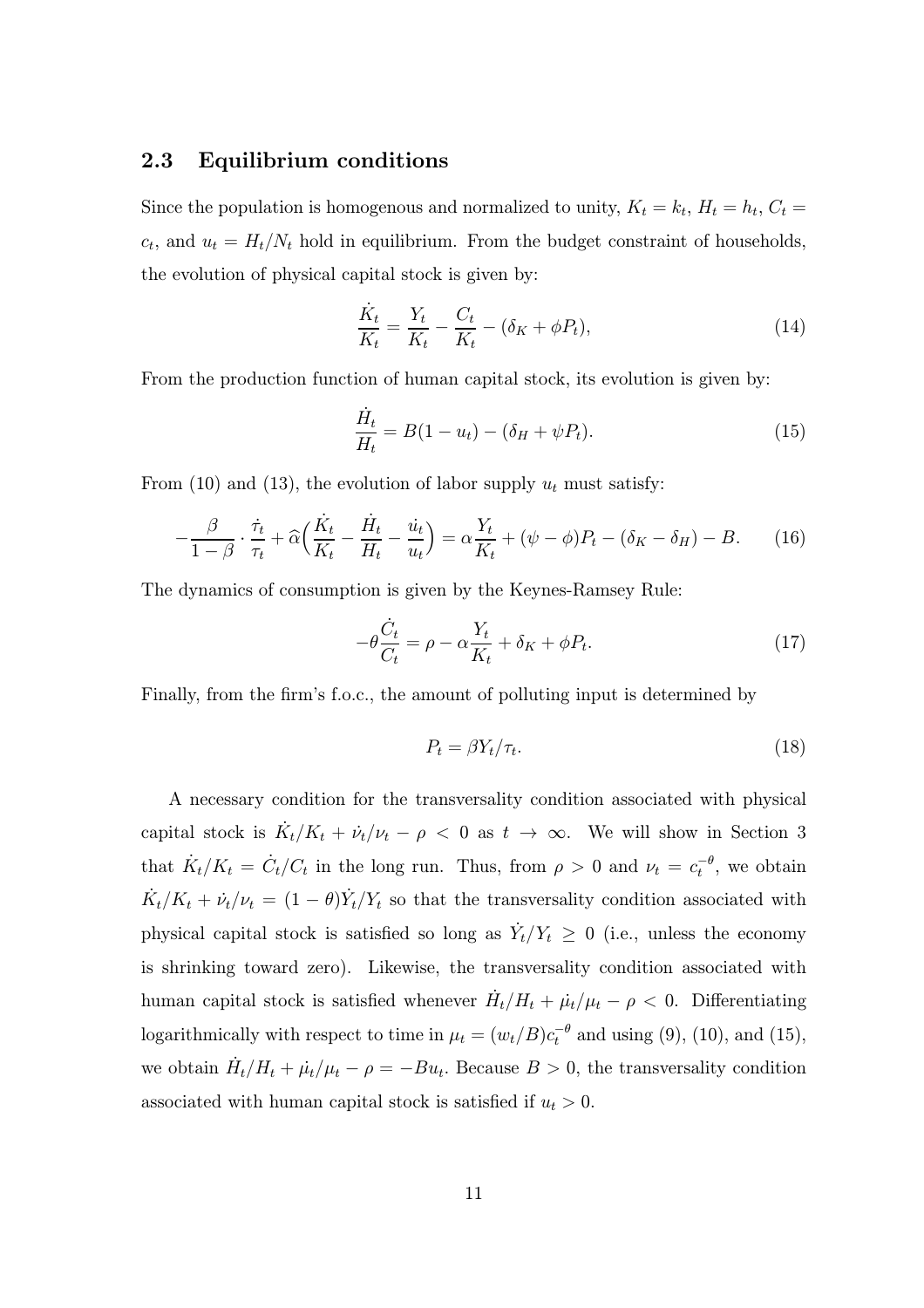#### 2.4 Sustainability under a constant tax rate

Observe, from (18), that pollution increases in proportion to output  $Y_t$  if the government do not change the environmental tax rate. Since the increasing usage of polluting inputs makes natural disasters more and more frequent, it seems that economic growth is not sustainable under such a static environmental policy. This subsection formally proves that this insight is correct.

The proof goes via *reductio ad absurdum*. When the government sets a constant environmental tax rate (i.e.,  $\tau_t = \tau_0$  for all t), the Keynes-Ramsey Rule (17) can be rewritten, from (18), as:

$$
-\theta \frac{\dot{C}_t}{C_t} = \rho + \delta_K - \left(\alpha - \frac{\phi \beta}{\tau_0} K_t\right) \frac{Y_t}{K_t}.
$$

This equation states that, if consumption grow in the long-run (i.e.,  $C_t \rightarrow \infty$  as  $t \to \infty$ ), the sign of the value in the parentheses must be positive. Hence,  $K_t$ must be bounded above by a constant value  $\tau_0 \alpha / \phi \beta$  (i.e.,  $\lim_{t\to\infty} K_t < \tau_0 \alpha / \phi \beta$ ). To interpret this result, observe that that, from (11) and (12), the rental price of physical capital is  $r_t = \alpha Y_t / K_t$  and therefore the last term of represents marginal rate of return of holding capital net of insurance cost  $\phi P_t = \phi \beta Y_t / \tau_0$ . As physical capital accumulates, the insurance cost increases in relative to interest rate due to increased risk of natural disasters. Since this lowers the incentive to save, the stock of physical capital should not become too large in order to maintain sustained growth.

This raises another question, however, of maintaining output growth under a limited size of physical capital. From (11), the positive growth rate of output requires the positive growth rate of human capital stock devoted to production due to the supremum of  $K_t$ . That is,  $\lim_{t\to\infty} \dot{N}_t \geq 0$  must hold in order to support increasing consumption. Under a constant environmental tax rate equation, (16) can be rewritten as:

$$
\widehat{\alpha}\Big(\frac{\dot{K}_t}{K_t} - \frac{\dot{N}_t}{N_t}\Big) = \alpha \frac{Y_t}{K_t} + (\psi - \phi)P_t - (\delta_K - \delta_H) - B.
$$

Consider the behavior of both hands of the above equation in the long-run. The left hand side implies the growth rate of wage, which eventually becomes negative value,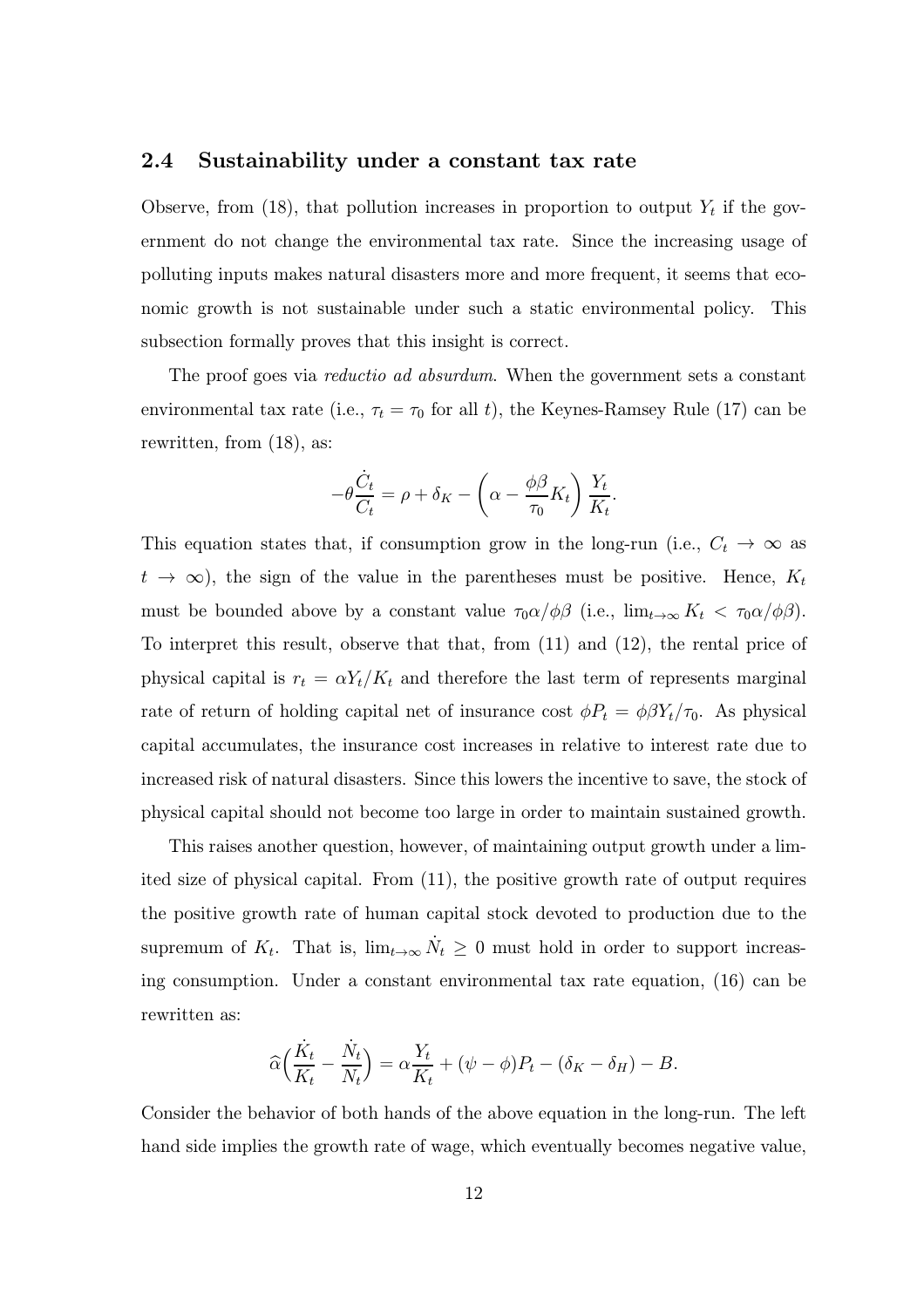$-\widehat{\alpha} \dot{N}_t / N_t$ . Conversely, the right hand is given by:

$$
\left(\alpha - \frac{\phi \beta}{\tau_0} K_t\right) \frac{Y_t}{K_t} - \delta_K + \psi P_t - B + \delta_H,
$$

which is the difference between the marginal rate of return on both types of capital stock. From the condition for the positive growth rate of consumption derived above, the sign of the value in the parentheses must be positive, and thus, the value of the right hand side goes to infinity as  $Y_t \to \infty$ . These results imply that the equality in (16) fails to hold, and therefore  $C_t$  and  $Y_t$  cannot grow in the long run. To summarize,

Proposition 1 If the environmental tax rate is constant, economic growth is not sustainable.

### 3 Steady-state growth

Given Proposition 1, this section considers a time-varying tax policy. In order to focus on the long-term behavior of the economy, the following considers a policy that has the constant growth rate of environmental tax:

 $\tau_t = \tau_0 \exp(g_\tau t), \quad \tau_g$ : positive constant.

The main task of this section is to examine the dependence of long-term rate of economic growth, denoted by

$$
g^* \equiv \lim_{t \to \infty} \frac{\dot{Y}_t}{Y_t},
$$

on the growth rate of environmental tax  $g_{\tau}$ . Note that, for any  $g_{\tau}$  chosen by the government, the corresponding equilibrium value of  $q^*$  cannot be larger than  $q^{\tau}$ since it means the usage of polluting input,  $P_t = \beta Y_t / \tau_t$ , become infinite in the long run, and therefore is impossible for the same reason as explained in subsection 2.4. Hence,  $g^* \leq g_{\tau}$ , which leads to  $\lim_{t\to\infty} \dot{P}_t/P_t \leq 0$  from (18). Since the amount of polluting input is nonnegative, this means that  $P_t$  converges to a constant value, denoted by  $P^*$ , in the long-run.

To examine the long-term property of the equilibrium dynamics, we consider the steady-state growth path in which the various quantities grow at constant rates: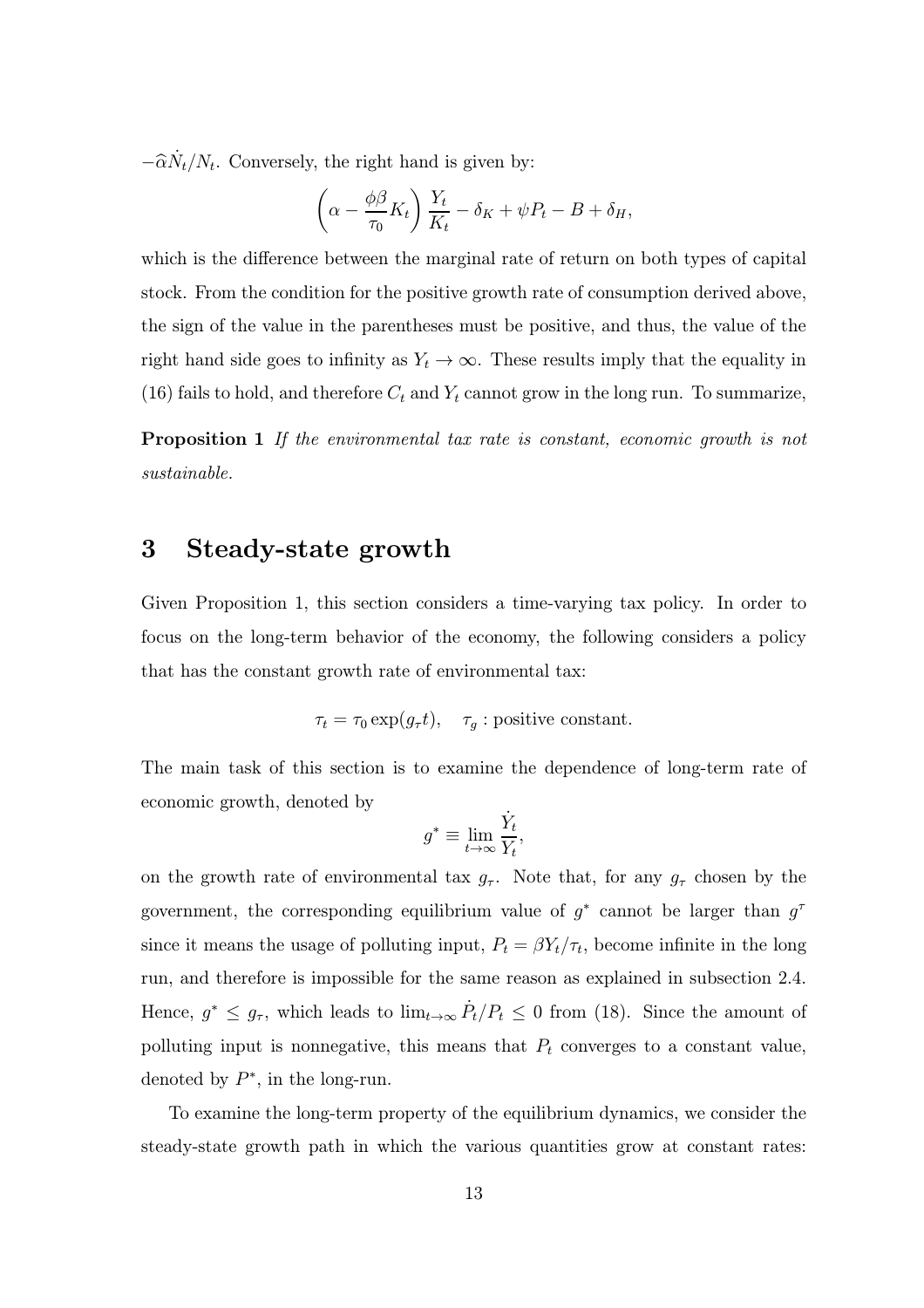$\dot{K}_t/K_t = g_K$ ,  $\dot{C}_t/C_t = g_C$ ,  $\dot{H}_t/H_t = g_H$ , and  $\dot{u}_t/u_t = g_u$ . In this steady state, (15) and (17) implies that the value of  $u_t$  and  $Y_t/K_t$  must be constant. In addition, from (14), these properties in turn imply  $C_t/K_t$  must also be constant. Thus we denote those constant values by  $u_t = u$ ,  $Y_t/K_t = z$ ,  $C_t/K_t = \chi$ .

Since  $g_K = g_C = g^*$  and  $g_u = 0$  are already known, the following focuses on the determination of  $g^*$  and  $g_H$ . Differentiating logarithmically with respect to time in (11) and using  $g_K = g^*$  yield the growth rate of human capital stock:

$$
g_H = g^* + \frac{\beta}{1 - \alpha - \beta} g_\tau. \tag{19}
$$

Equation (19) shows that, in the long run, the use of human capital grows faster than physical capital (and output). It compensates for the decreasing use of polluting input due to the increasing environmental tax. Constancy of u leads to  $\dot{N}/N = \dot{H}/H$ . Hence, from (13), the rate of change in wage is given by:

$$
\frac{\dot{w}}{w} = -\frac{\beta}{1 - \alpha - \beta} g_{\tau}.
$$
\n(20)

Recall that the price of a unit of human capital stock measured in goods is  $w_t/B$ . Equation (20) shows that it decreases as human capital stock increases.

Applying the above discussion, the equilibrium conditions  $(14)-(18)$  can be simplified along the steady-state growth path, as follows.

$$
\text{evolution of } K_t: \ g^* = z - \chi - (\delta_K + \phi P^*),\tag{21}
$$

$$
\text{evolution of } H_t: \ g^* + \frac{\beta}{1 - \alpha - \beta} g_\tau = B(1 - u) - (\delta_H + \psi P^*),\tag{22}
$$

arbitrage condition: 
$$
-\frac{\beta}{1-\alpha-\beta}g_{\tau} = \alpha z - B + (\psi - \phi)P^* - (\delta_K - \delta_H), \quad (23)
$$

Keywords-Ramsey rule: 
$$
-\theta g^* = \rho - \alpha z + (\delta_K + \phi P^*),
$$
 (24)

asymptotic value of 
$$
P_t
$$
:  $P^* \begin{cases} \geq 0 \text{ if } g^* = g_\tau \text{ (case 1)}, \\ = 0 \text{ if } g^* < g_\tau \text{ (case 2)}. \end{cases}$  (25)

Those five conditions, (21)-(25), determine five unknowns,  $g^*, z \equiv Y_t/K_t, \chi \equiv K_t/C_t$ , u, and  $P^*$ , in the steady state growth path. Note that, however, they include a complementary slackness condition (25), and we cannot know whether  $P^* = 0$  or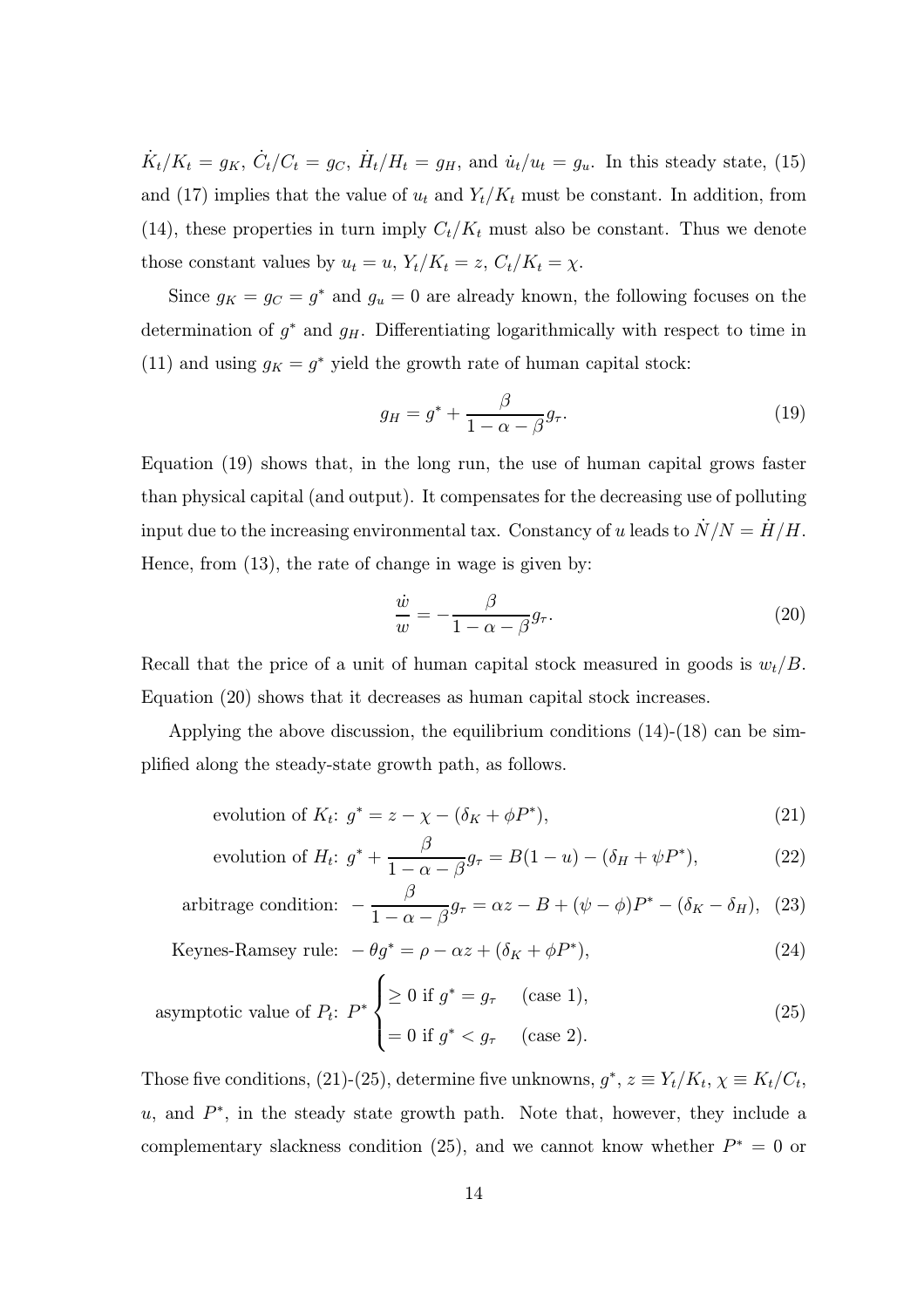$g^* = g^{\tau}$  holds in advance. Thus we need to examine two possible cases in turn, and then to determine which case actually occurs in equilibrium under a particular set of exogenous parameters.

Let us first derive the steady-state growth path assuming that Case 1 actually occurs (whether this assumption is appropriate will be checked immediately). Substituting  $g^* = g_\tau$  into (24) and (23), we obtain the steady-state value of polluting input:

$$
P^* = \frac{1}{\psi} \Big[ B - \rho - \left( \theta + \frac{\beta}{1 - \alpha - \beta} \right) g_\tau - \delta_H \Big]. \tag{26}
$$

In (26), we can see that the condition,  $P^* \geq 0$  is satisfied if  $g_{\tau}$  is within the following region:

$$
g_{\tau} \leq \frac{B - \rho - \delta_H}{\theta + \frac{\beta}{1 - \alpha - \beta}} \equiv g^{\max}.
$$

Hence, Case 1 is possible only if  $g_{\tau} \leq g^{\max}$ . From (21) to (24), we obtain the value of other variable as follows:

$$
z = \frac{1}{\alpha} \left( \theta g_{\tau} + \delta_K + \phi P^* + \rho \right), \tag{27}
$$

$$
\chi = \frac{1}{\alpha} \Big( (\theta - \alpha) g_{\tau} + (1 - \alpha) (\delta_K + \phi P^*) + \rho \Big), \tag{28}
$$

$$
u = \frac{1}{B} ((\theta - 1)g_{\tau} + \rho).
$$
\n(29)

Next, we examine the possibility of steady-state growth in Case 2. Suppose that the amount of polluting input is zero at the equilibrium. The same procedure as the above yields the steady-state growth rate:

$$
g^* = \frac{1}{\theta} \left( B - \delta_H - \frac{\beta}{1 - \alpha - \beta} g_\tau - \rho \right),\tag{30}
$$

we can see that the condition  $g^* < g_\tau$  is satisfied if  $g_\tau > g^{\text{max}}$ . The steady-state value of other variables are:

$$
z = \frac{1}{\alpha} \left( B + \delta_K - \delta_H - \frac{\beta}{1 - \alpha - \beta} g_\tau \right),\tag{31}
$$

$$
\chi = \left(\frac{1}{\alpha} - \frac{1}{\theta}\right)\left(B - \delta_H - \frac{\beta}{1 - \alpha - \beta}g_\tau\right) + \frac{1 - \alpha}{\alpha}\delta_K + \frac{\rho}{\theta},\tag{32}
$$

$$
u = \frac{1}{B\theta} \Big[ (\theta - 1) \Big( B - \delta_H - \frac{\beta}{1 - \alpha - \beta} g_\tau \Big) + \rho \Big]. \tag{33}
$$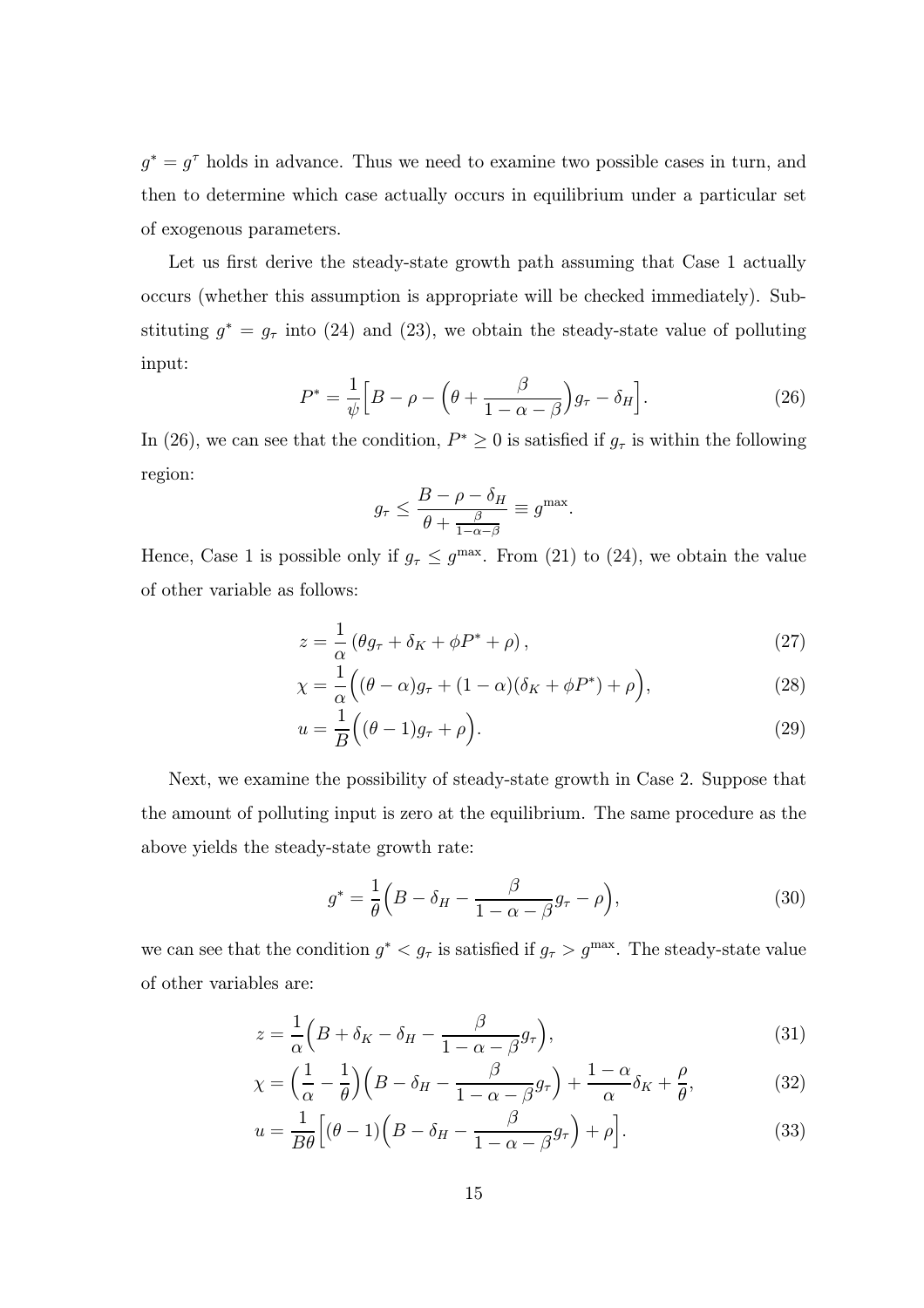It can be confirmed that all z,  $\chi$  and u in (31)-(33) are positive if  $g_{\tau}$  is lower than  $g^{\text{lim}} \equiv (1 - \alpha - \beta)\beta^{-1}(B + \delta_K - \delta_H).$ 

Note that the possibilities of Case 1 and Case 2 are mutually exclusive–that is, under a given set of parameters, only one case is possible. Therefore, the steadystate path is always unique, and it is characterized by  $g^* = g_{\tau}$  and (26)-(29) if  $g_{\tau} \in [0, g^{\max}]$ , and by  $P^* = 0$  and (30)-(33) if  $g_{\tau} \in (g^{\max}, g^{\lim})$ . In Appendix, we show that the steady state is saddle stable in both cases, given that either  $\delta_K$  is not too large or  $g_{\tau}$  is below a certain level:

$$
\widetilde{g}_{\tau} \equiv \frac{(\gamma + \theta)(1 - \alpha - \beta)(B - \delta_H) + \rho(1 - \alpha - \beta)}{(\theta - 1)\beta}.
$$

Since  $g^{\text{lim}}$  and  $\widetilde{g}_{\tau}$  are considerably high under reasonable parameter values, we restrict our attention to  $g_{\tau} < \min\{g^{\lim}, \tilde{g}_{\tau}\}.$ 

Figure 1 illustrates the relationship between the growth rate of environmental tax and the long-run growth rate of human capital stock in (22), physical capital stock and output in (21), and the growth rate of polluting inputs or pollution which is given by  $\dot{P}/P = g^* - g_\tau$ . The asymptotic amount of pollution,  $P^*$ , is largest when the environmental tax rate is constant (i.e.,  $g_{\tau} = 0$ ), which results in the highest probability of natural disasters and zero growth. When  $g<sub>\tau</sub>$  in increased within the range of  $[0, g^{\text{max}}]$ , the long-run amount of pollution,  $P^*$  decreases while the growth rates of Y and K increase in parallel with  $g_{\tau}$ . The growth rate of human capital  $g_H$ also increases, at a faster pace. This enables sustained growth under (asymptotically) constant use of polluting input. When the environmental tax rate is raised so rapidly that  $g_{\tau}$  exceeds  $g^{\text{max}}$ , the use of polluting inputs  $P_t$  is continually reduced, converging asymptotically to zero level. In this case, the growth rates of  $Y$  and  $K$  can no longer increase in parallel with  $g_{\tau}$ , but decreasing in  $g_{\tau}$ . Nonetheless, provided that  $g_{\tau} < g^{\text{lim}}$ , the economy can grow at a positive rate growth by accumulating  $g_H$  much faster than output grows. The following proposition summarizes the obtained results.

**Proposition 2** If the environmental tax rate is raised at constant rate  $g_\tau \in (0, \tilde{g}_\tau)$ , there exists a unique and saddle-stable steady-state growth path with positive rate of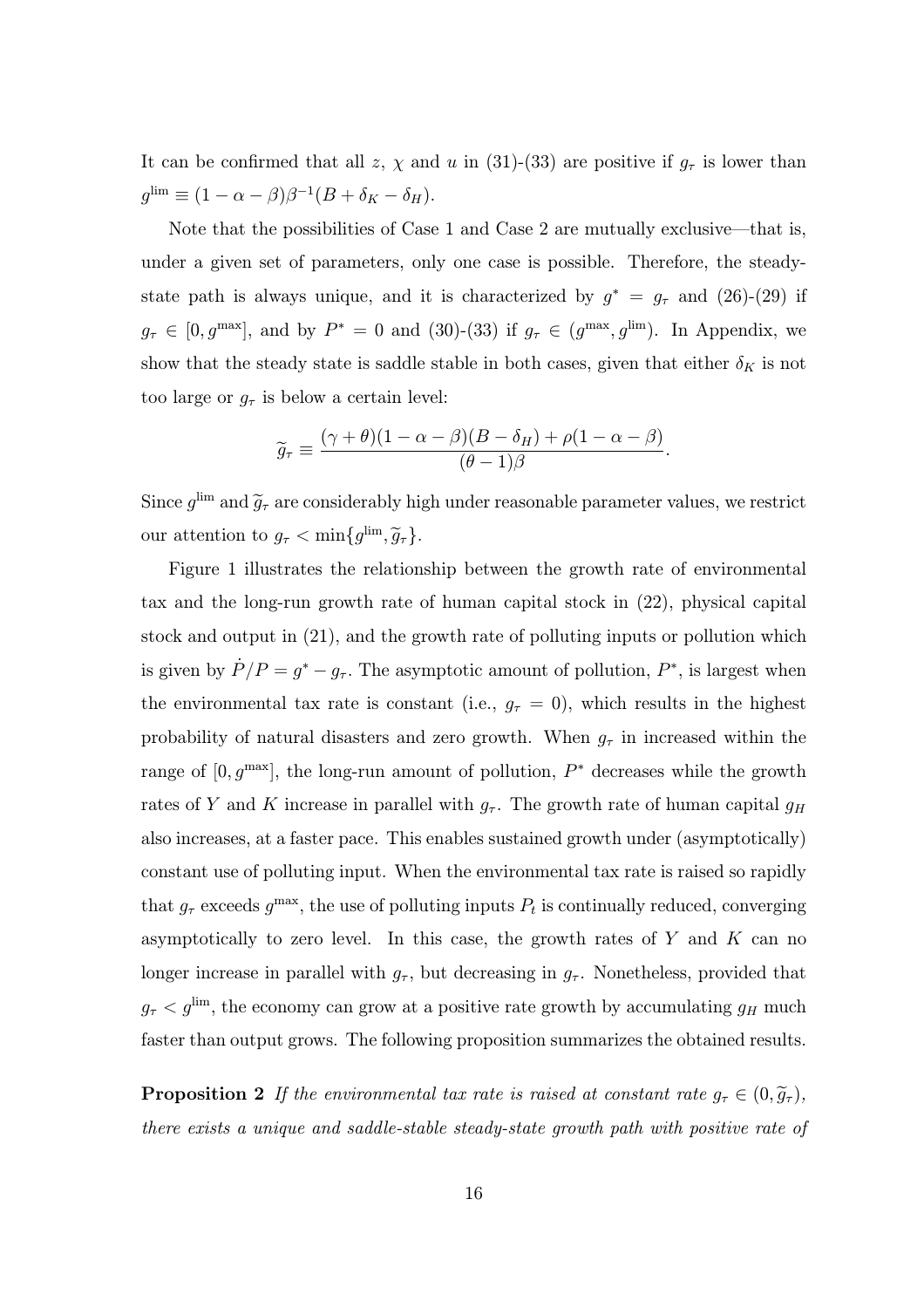

Figure 1: Growth rate of environmental tax and the steady state growth. The upper panel shows the relationship between the growth rate of environmental tax  $(g<sub>\tau</sub>)$  and that of human capita  $(g_H)$ , phisical capital  $(g_K)$ , output  $(g^*)$ , and pollution  $(g_P)$ . The lower panel shows the level to which the level of pollution converges to in the long run  $(P_t \to P^*)$ . Parameters:  $\alpha = .4, \beta = .1$ ,  $\theta = .2, \, \rho = .98, \, B = 2, \, \psi = .005, \, \phi = .01.$ 

growth. The long-term rate of growth follows an inverted-V shape against the growth rate of the environmental tax rate, and it is maximized when  $g_{\tau} = g^{\max}$ .

It is possible to interpret Proposition 2 in terms of the Keynes-Ramsey rule. Note that, from the arbitrage condition between human capital investment and physical capital investment, the rates of return to both of capital net of insurance payments are equal. Therefore, using the arbitrage condition (10) and the Keynes-Ramsey Rule (9) and the fact that  $g_C = g^*$ , the growth rate at the steady state can be rewritten as:

$$
g^* = \frac{1}{\theta} \left( B - \psi P_t - \frac{\beta}{1 - \alpha - \beta} g_\tau - \rho - \delta_H \right). \tag{34}
$$

The second term in the parenthesis of (34) expresses the expected loss of human capital due to natural disasters. If the growth rate of environmental tax is accelerated, the effective productivity of private firms,  $\widetilde{A}$  falls, the value of human capital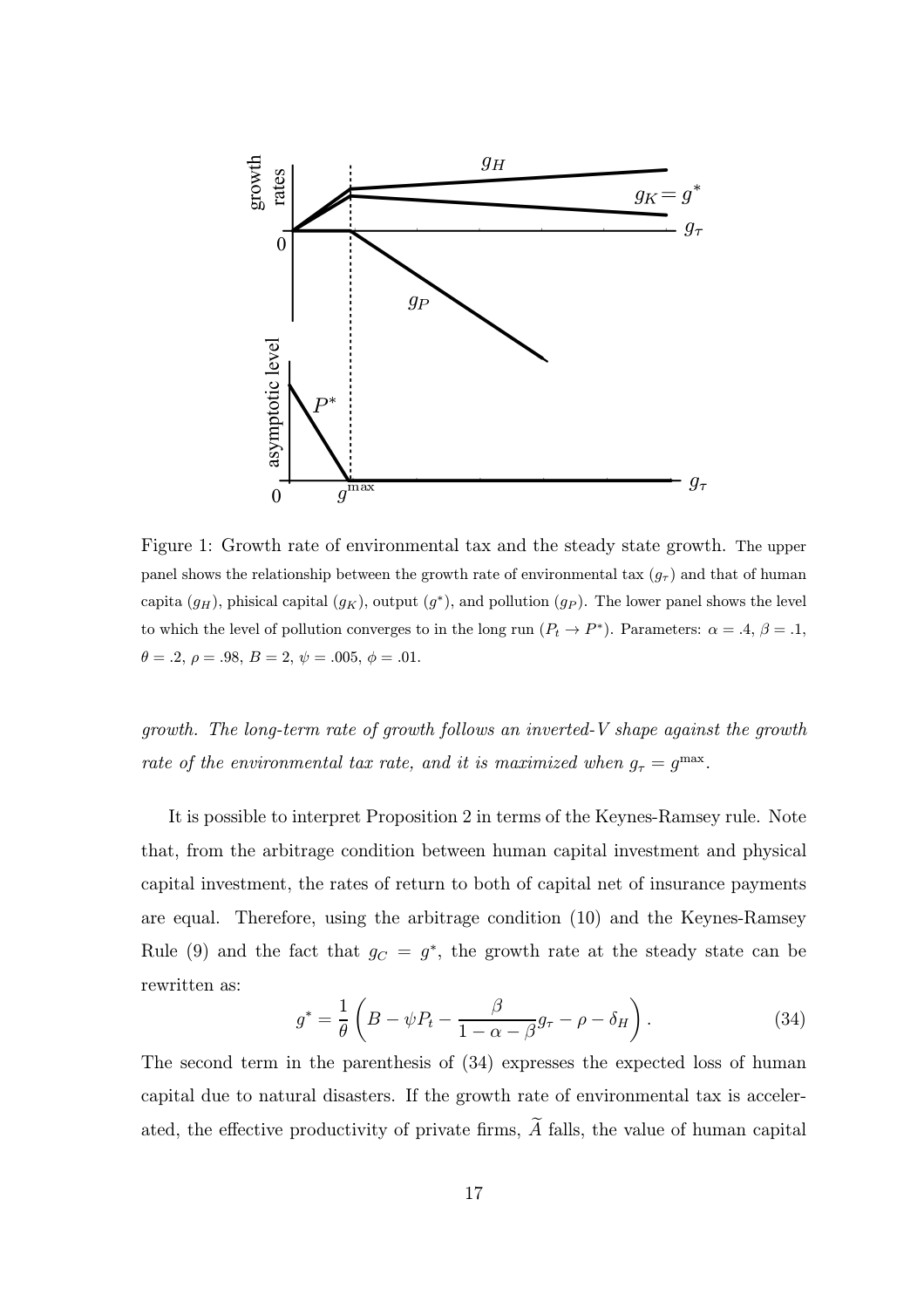is reduced, and individuals invest less in human capital. Given  $P^*$ , thus, the growth rate of economy decreases. As a result, the growth rate of pollution,  $\dot{P}_t/P_t = g^* - g_\tau$ decreases. However, when  $P^*$  is positive (Case 1), the risk of damage to human capital stock decreases due to a reduction in  $P^*$ , which allows the growth rate of the economy to increase, as shown in  $(34)$ . This boost continues until  $g^*$  catches up with  $g_{\tau}$ . However, when  $P_t$  is already approaching  $P^* = 0$  (Case 2), the reduction in  $\dot{P}/P$ accelerates the speed at which  $P_t$  converges to  $P^* = 0$ , but it does not change the asymptotic value  $P^*$ . Thus, the steady-state growth rate remains low.

## 4 Welfare

The previous section established that sustained growth is feasible by raising the rate of environmental tax rate over time. It is yet to shown, however, such an environmental policy is desirable in terms of welfare. This section investigates the social planner's problem so as to derive the welfare-maximizing environmental policy. The planner maximizes (8) subject to the following constraints:

$$
\dot{K}_t = F(K_t, u_t H_t, P_t) - C_t - (\delta_K + \phi P_t K_t),
$$
\n(35)

$$
\dot{H}_t = B(1 - u_t)H_t - (\delta_H + \psi P_t H_t).
$$
\n(36)

From the first-order conditions for optimality, the dynamics of  $K_t$ ,  $H_t$ , and  $C_t$ , and the arbitrage condition between two types of capital stocks are the exactly same as (14)-(17), which are parts of market equilibrium conditions. Since the social planner takes into consideration the externality of polluting emissions, that is, the risk of natural disasters, it chooses the amount of polluting input according to the following rule:

$$
\frac{\beta Y_t}{P_t} = \phi K_t + \psi H_t \cdot \frac{(1 - \alpha - \beta)Y_t}{B u_t H_t}.
$$
\n(37)

Equation (37) says that  $P_t$  is determined such that the marginal benefit is equal to the marginal cost of using polluting inputs. The left hand side of (37) is the marginal productivity of polluting input whereas the right hand side is the sum of increases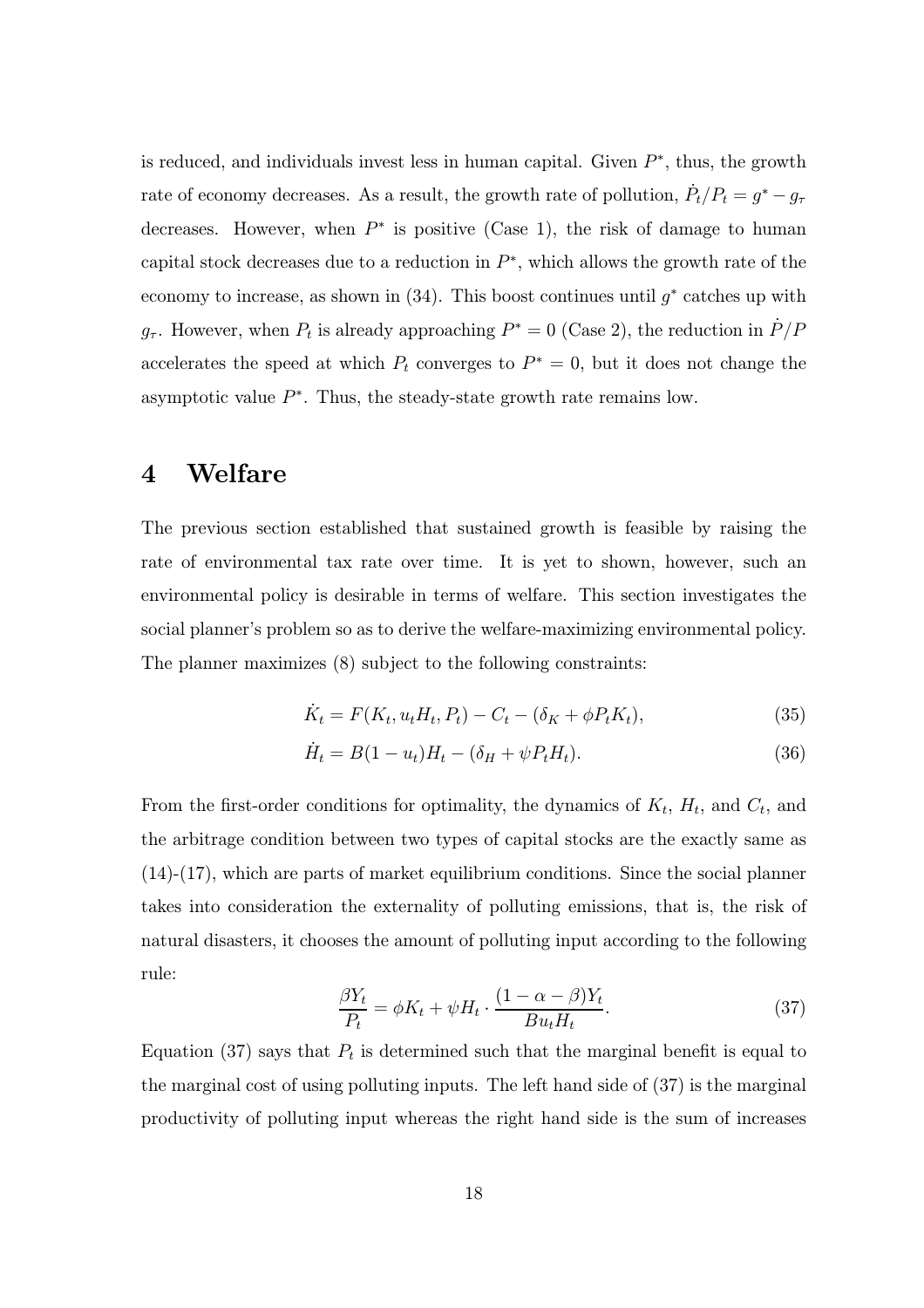in damage to physical capital stock and in damage to human capital stock, both measured in terms of final goods.

Recall that  $P_t$  is determined according to (18) in the market equilibrium. Substituting (18) into (37) reveals that the optimal growth path can be realized in equilibrium by setting the optimal environmental tax rate:

$$
\tau_t^{\text{opt}} = \phi K_t + \psi \frac{(1 - \alpha - \beta)Y_t}{B u_t}.
$$
\n(38)

In order to implement such a policy, it is necessary for the government to know equilibrium paths of  $K_t$ ,  $Y_t$ , and  $u_t$ , which appear in the RHS of (38). However,  $K_t$ ,  $Y_t$ , and  $u_t$  are endogenously determined depending the future path of  $\tau_t$  that is expected by consumers.

Although it seems excessively difficult to solve this dynamic fixed point problem, the long-term property of the optimal policy can be conveniently analyzed by focusing on the usage of polluting inputs,  $P_t$ , which approaches a constant steady state value, rather than in terms of the time-varying tax rate imposed on it. Note that optimality condition (37) can be stated as

$$
P_t^{\text{opt}} = \beta \frac{Y_t}{\tau_t^{\text{opt}}} = \beta \left( \phi \frac{K_t}{Y_t} + \frac{\psi(1 - \alpha - \beta)}{Bu_t} \right)^{-1}.
$$
 (39)

In the previous section, we have shown that  $Y_t/K_t$  and  $u_t$  appearing in the RHS of (39) become constant in the steady-state growth path, and their values are derived explicitly in terms of  $q^{\tau}$  (see equations 26-28 and 31-32). Therefore, the welfaremaximizing amount of polluting input  $P^{\text{opt}}$  in the long run can be calculated as a function of  $g_{\tau}$ . As depicted in Figure 2,  $P^{\text{opt}}$  is positive and continuous in  $g_{\tau}$  for all  $g_{\tau} \in [0, g^{\text{lim}}).$ 

The actual amount of polluting inputs used in equilibrium is, however, determined not by (39) but by (26) for  $g_{\tau} < g^{\max}$  and  $P^* = 0$  for  $g^* \ge g^{\max}$ , which is also depicted in Figure 2. Unless consumers heavily discount the utility in the future, it can be shown that the intercept of  $P^{\text{opt}}$  curve is smaller than that of  $P^*$ . Therefore, there exists a level of  $g_{\tau} \in (0, g^{\max})$ , denoted as  $g_{\tau}^{\text{opt}}$ , such that  $P^* = P_t^{\text{opt}}$  in the long run. This means that the optimal growth path can be (asymptotically) implemented by raising the environmental tax rate at the rate of  $g_{\tau}^{\text{opt}}$ .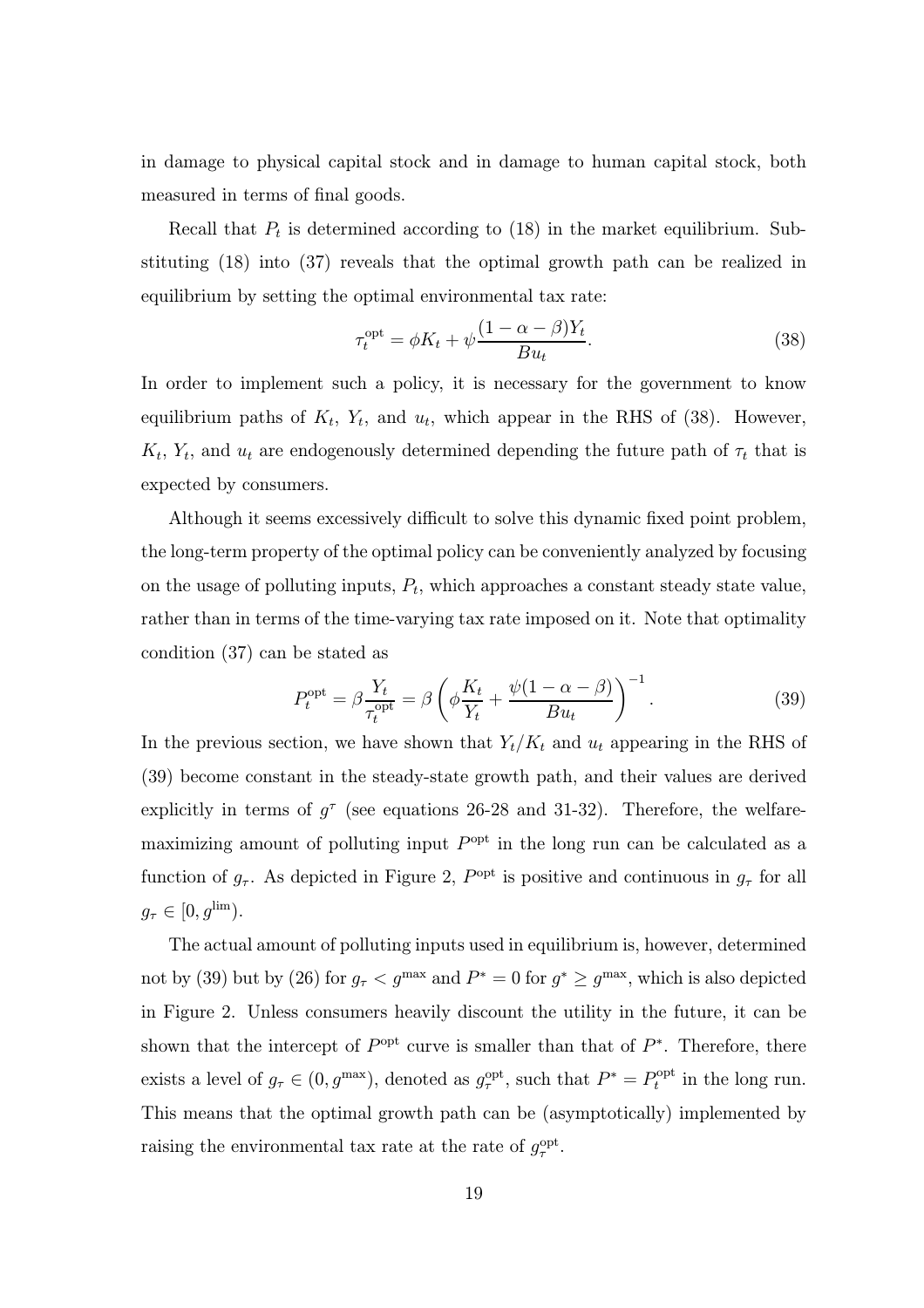

Figure 2: Determination of the optimal growth rate of environmental tax. The optimal growth rate of environmental tax,  $g_{\tau}^{\text{opt}}$ , is given by the intersection of  $P^*$  and  $P^{\text{opt}}$ , and is lower than the growth maximizing rate,  $q^{\text{max}}$ . The parameters are the same as in Figure 1.

Note that, since  $g_{\tau}^{\text{opt}} \in (0, g^{\text{max}})$ , the long-term rate of economic growth  $g^*$  coincides with  $g_{\tau}^{\text{opt}}$ , and therefore it is positive. Thus the above analysis shows that the sustained growth implemented by raising the environmental tax rate is not only feasible but also desirable. It is also notable, however, that the optimal policy does not coincide with the growth maximizing policy since  $g_{\tau}^{\text{opt}} < g^{\text{max}}$ . That is, if the government care about welfare it should tighten the environmental policy more slowly than when growth is its first priority. This result may seem at odds with the usual growth vs. environment arguments, but its reasoning is similar to the modified golden rule argument familiar to economists. Although an aggressive environmental policy that aims to eliminate the emission of pollutants in the long run (i.e.,  $P^* = 0$ ) may maximize the economic growth rate in the very long run, the cost in the form of reduced effective productivity that must be incurred in the transition can overwhelm the benefit that cannot be reaped in far future.

#### 4.1 Disutility of pollution

Our result that the sustained growth is both feasible and desirable is in contrast to the previous literature. Notably, Stokey (1998) has shown that even when sustained growth is feasible, it is not desirable when production of goods emits pollutants that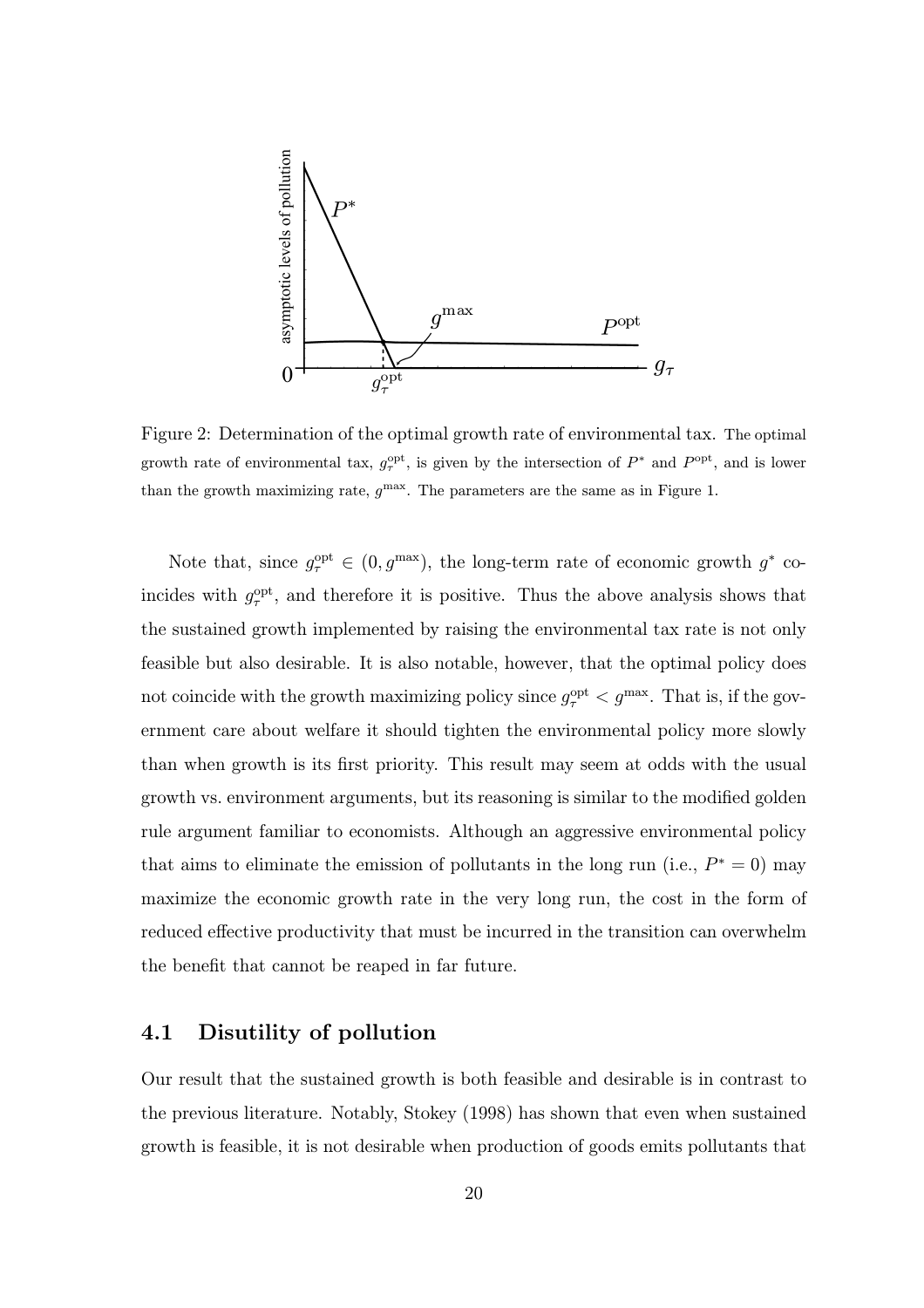harm the utility of consumers. The difference of the results of course comes from the setting of models. More specifically, our model significantly differs from Stokey (1998) in two aspects; (1) we are considering human capital accumulation differently from Stokey's AK model; (2) so far pollutants are assumed to cause disasters but do not directly give disutility.

In this subsection, we clarify that the critical reason behind the difference in the results is not (ii) but (i). To this end, we present an extended model in which agents suffer from not only damages to capital stocks caused by natural disasters but also disutility of pollution. Suppose that consumers has an utility function of

$$
\int_0^\infty \left( \frac{c_t^{1-\theta} - 1}{1-\theta} - \frac{P_t^{1+\gamma}}{1+\gamma} \right) e^{-\rho t} dt, \quad \gamma > 0.
$$
 (40)

Since function (40) is separable with respect to  $c_t$  and  $P_t$ , behavior of all agents, who takes  $P_t$  as given, does not change. That is, the equilibrium outcome is exactly the same as in analyzed in sections 2 and 3.

Let us examine how the planner's problem is affected. Under resource constraints (35) and (36), the planner maximizes function (40). Then, the optimality condition with respect to polluting input becomes

$$
\frac{\beta Y_t}{P_t} = \phi K_t + \psi H_t \cdot \frac{(1 - \alpha - \beta)Y_t}{B u_t H_t} + \frac{P_t^{\gamma}}{C^{-\theta}}.
$$
\n(41)

When compared to (37), there is an additional marginal cost of polluting input in terms of utility. Multiplying both sides of (41) by  $P_t/Y_t$  yields the condition

$$
\beta = \left(\phi \frac{K_t}{Y_t} + \psi \frac{(1 - \alpha - \beta)}{Bu_t}\right) P_t + \left(\frac{C_t}{Y_t}\right)^{\theta} Y_t^{\theta - 1} P_t^{1 + \gamma},\tag{42}
$$

which is convenient since the LHS is constant.

Our goal is to find the environmental tax policy such that (42) holds in the long run. Recall that on any steady-state growth path,  $K_t/Y_t$ ,  $u_t$ , and  $C_t/Y_t$  in (42) do not change. Therefore, for the optimality condition to hold,  $Y_t^{\theta-1} P_t^{1+\gamma}$  must be constant. Since  $\dot{P}_t/P_t = g^* - g_\tau$  from (18), this condition requires  $(\theta - 1)g^* + (1 + \gamma)(g^* - g_\tau) = 0$ , or equivalently

$$
g^* = \frac{1+\gamma}{\theta+\gamma}g_\tau.
$$
\n(43)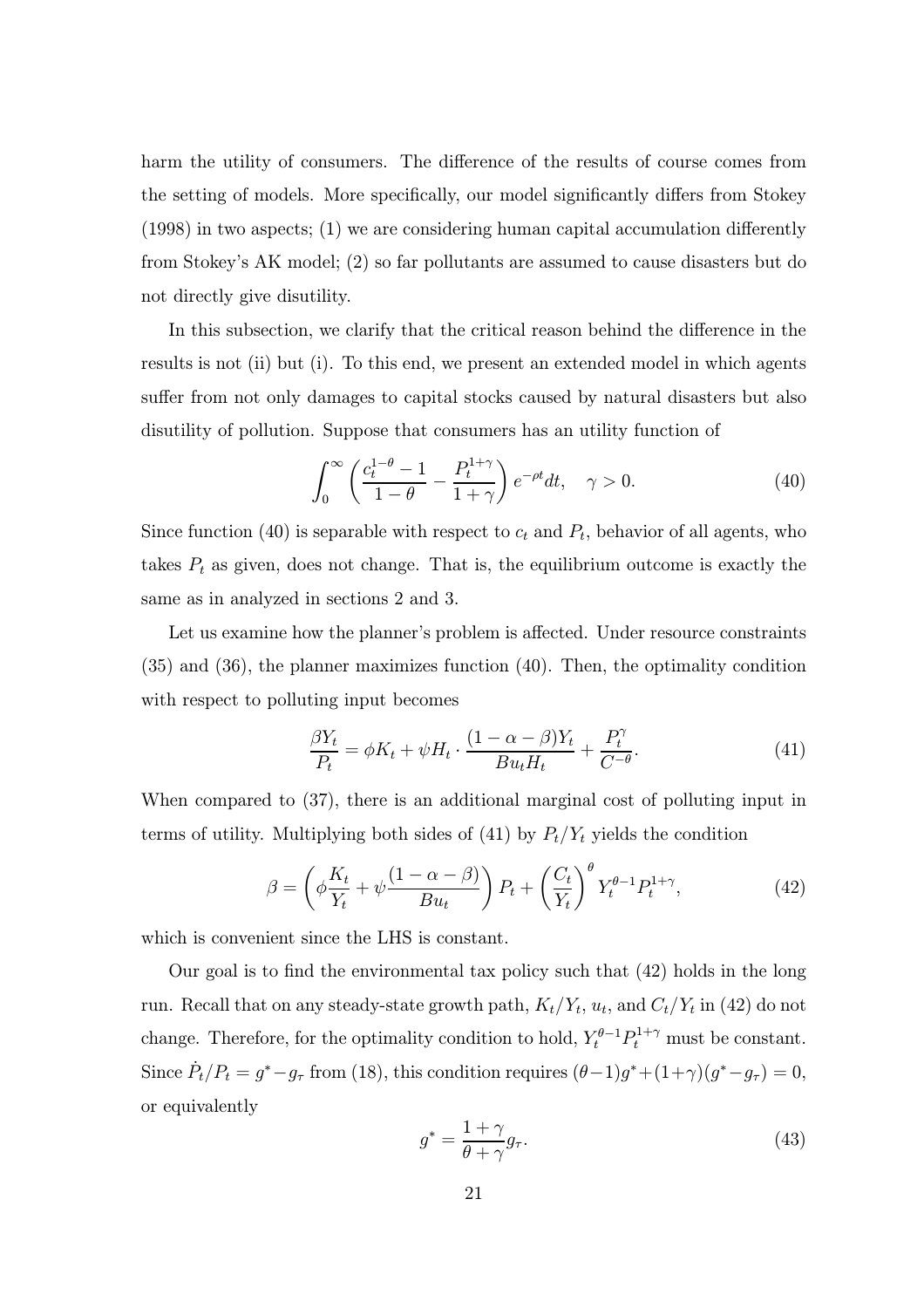Observe that, since  $\theta > 1$ , condition (43) requires that the economy should grow slower than the rate at which the environmental tax is increased.<sup>11</sup> As we see in section 3, this occurs in equilibrium only when  $g_{\tau} > g^{\max}$ . In this case, the actual value of  $g^*$  is determined by (30), which equals to (43) if and only if

$$
\widehat{g}_{\tau}^{\text{opt}} = \frac{(\gamma + \theta)(1 - \alpha - \beta)(B - \delta_H - \rho)}{\theta(1 + \gamma)(1 - \alpha - \beta) + \beta(\gamma + \theta)}.
$$

This expression gives welfare-maximizing growth rate of environmental tax rate: Since  $\hat{g}^{\text{opt}}_{\tau}$  is positive and smaller than  $\tilde{g}_{\tau}$  and  $g^{\text{lim}}$ , the optimal rate of growth is positive and the dynamics is saddle stable.

To summarize, the main result that sustained growth is desirable does not change even when disutility of pollution is introduced into the model. However, the desirable speed at which the environmental tax is increased is now higher than the growth maximizing speed,  $g^{\text{max}}$ . This implies that, if pollution affects the utility of agents directly, the emission of pollutant should be eliminated in the long run even at the cost of accepting a slower (although positive) rate of economic growth.

## 5 Concluding Remarks

The sustainability of economic growth has been analyzed in a two-sector model of endogenous growth, taking into account the risk of natural disasters. Polluting inputs are necessary for production, but they intensify the risk of natural disasters. In this setting, we obtained following results.

First, the long-run economic growth can not be sustained if the private cost of using the polluting input is kept constant.<sup>12</sup> Since, for simplicity, we do not consider the cost associated with extracting resources or the finiteness of those inputs,

<sup>&</sup>lt;sup>11</sup>Strictly speaking, condition (43) does not rule out  $g^* = g_\tau = 0$ . However, similarly to the previous discussion, if the tax rate is kept constant, P<sup>∗</sup> is higher than the optimal amount of pollutants (this should be even lower due to the disutility of pollution) unless the consumers discount the future very heavily. Therefore, the optimal rate at which the tax rate is increased must be positive.

<sup>12</sup>When the damage to physical capital stock is much larger than that to human capital stock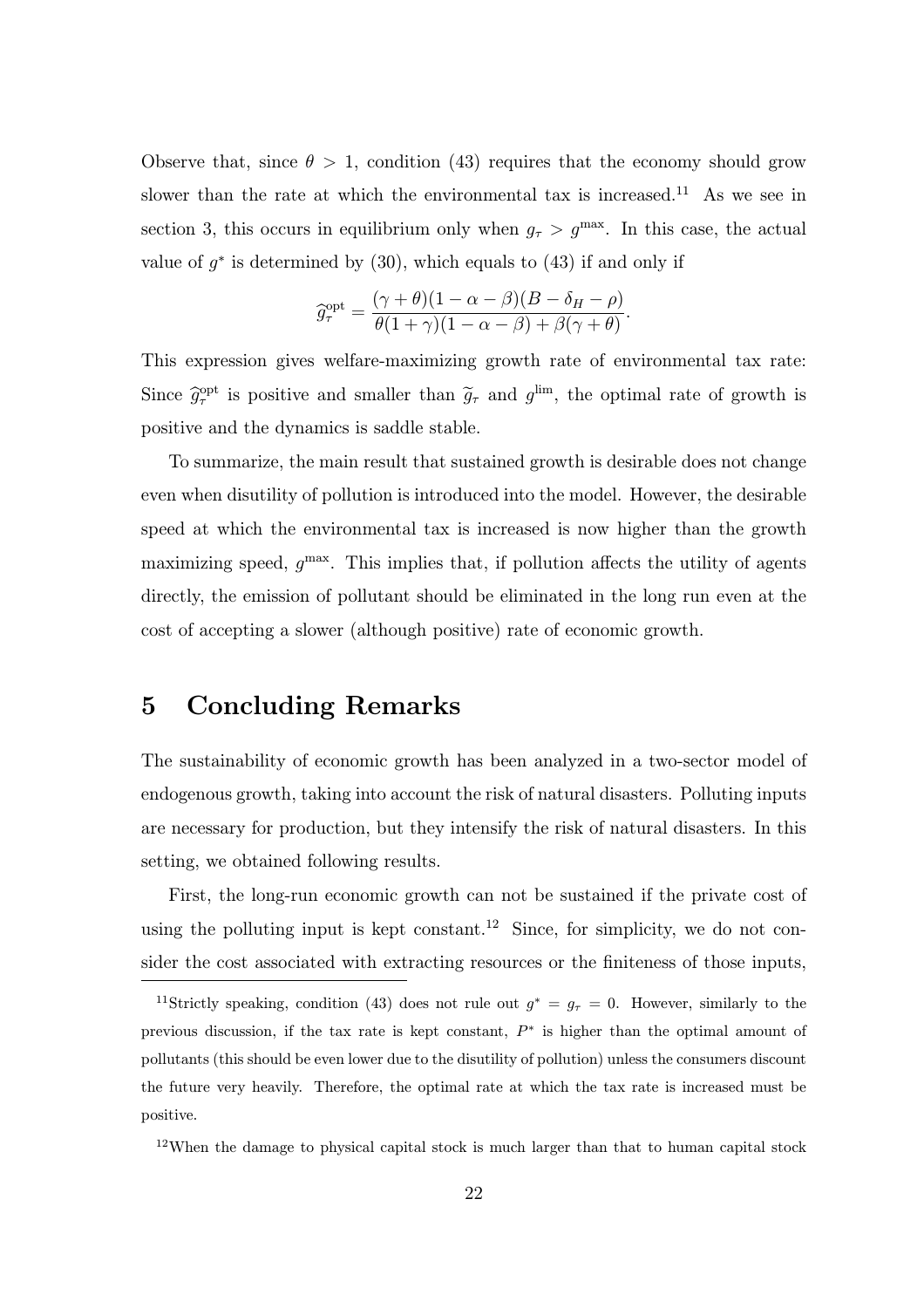this result implies that the environmental tax rate should be increased over time. However, it should be noted that if the private cost changes for some ignored reasons, the environmental tax rate must be adjusted to absorb those changes. More substantially, a next step in the research agenda would be to integrate the analysis of natural disasters with the studies of finiteness of natural resources, although it is beyond the scope of this first endeavor.

Second, the rate of the economic growth rate follows the inverted V-shaped curve relative to the growth rate of the environmental tax. When the rate of environmental tax is initially slow growing, its acceleration will reduce the long-run level of emission and the risk of natural disasters, which enhances the incentive to save and hence promotes economic growth. When the rate of environmental tax is already fast growing, the amount of polluting input at the steady state is fairly small so that further acceleration of environmental tax excessively impair the productivity of private firms, which works against economic growth. Therefore, the economic growth can be maximized with choice of the most gradual increase in environmental tax rate that minimizes the amount of pollution in the long-run.

Third, the sustained growth, realized by ever increasing tax rate on polluting inputs, is not only feasible but also desirable. Although economic growth ceteris paribus induces private firms to use more polluting input, an appropriate environmental policy can lead firms to use more of human capital (e.g., by investing in alternative technology), which decreases their reliance on polluting inputs. The optimal speed at which the environmental tax rate is increased is lower than the growth maximizing speed if pollution only causes disasters, while it is higher when direct disutility from pollution is accounted for.

<sup>(</sup>i.e.,  $\phi >> \psi$ ), the steady-state value of  $P^*$  is rather large (see Equation 26). In this case, the speed of convergence to the steady state is slow, the economic growth declines gradually, and amount of pollution increases during the transition to the steady state.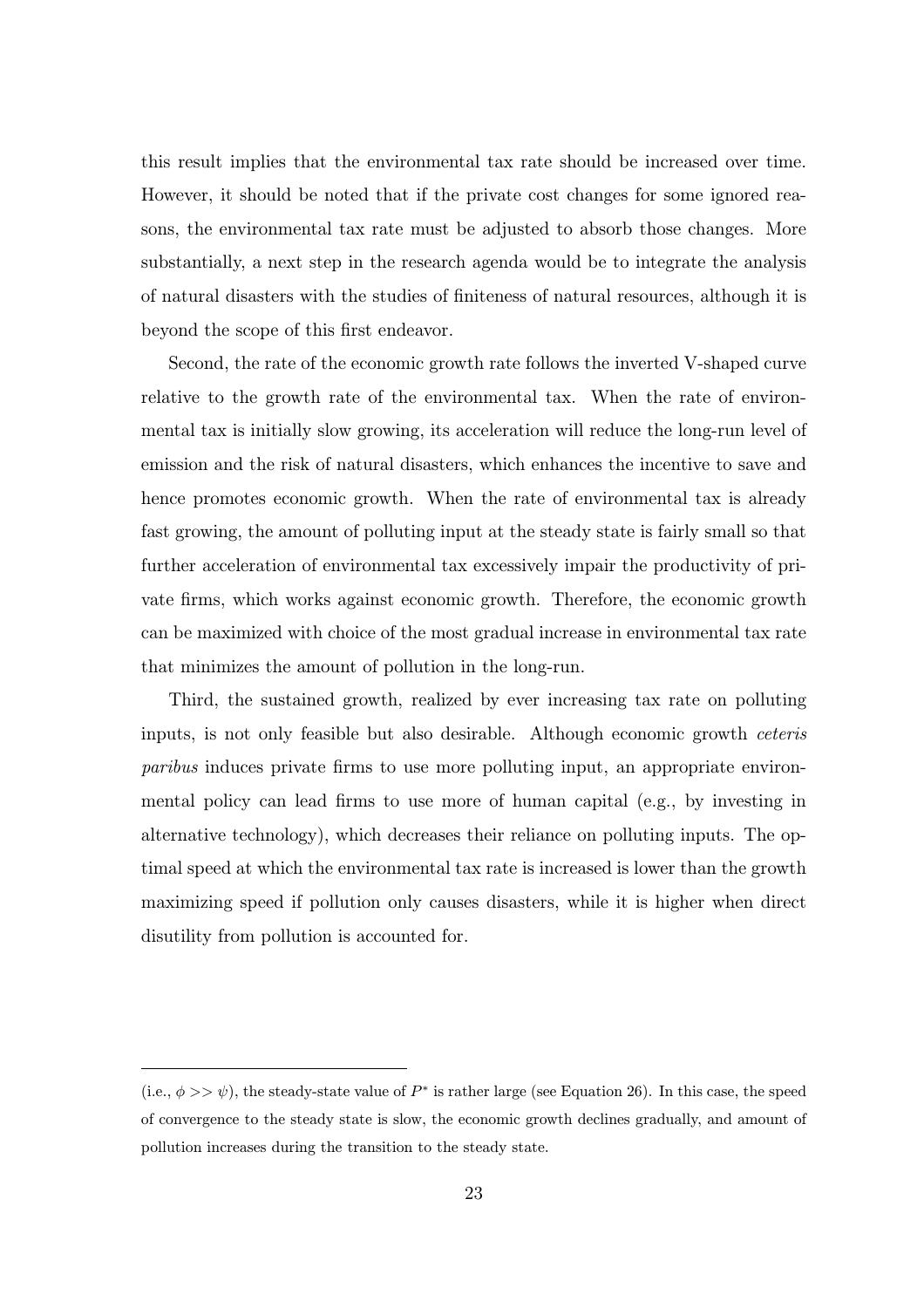## Appendix

#### Case 1

First, we examine the transitional dynamics and the stability of the steady state in Case 1. From  $(14)$ ,  $(15)$ , and  $(16)$ , we obtain the dynamics of u as follows:

$$
\frac{\dot{u}}{u} = B(u - u^*) - (\chi - \chi^*) + \beta(z - z^*) + \frac{(1 - \alpha - \beta)(\phi - \psi)}{\alpha}(P - P^*),\tag{44}
$$

where  $z^*$ ,  $\chi^*$ ,  $u^*$ , and  $P^*$  are the steady state value of  $z$ ,  $\chi$ ,  $u$ , and  $P$ , respectively. From (14) and (17), the dynamics of  $\chi$  is given by:

$$
\frac{\dot{\chi}}{\chi} = (\chi - \chi^*) - \frac{\theta - \alpha}{\theta} (z - z^*) + \frac{(\theta - 1)\phi}{\theta} (P - P^*). \tag{45}
$$

From (11) and (44), the dynamics of  $z$  and of  $P$  are given by:

$$
\frac{\dot{z}}{z} = -(1 - \alpha - \beta)(z - z^{*}) + \frac{(1 - \alpha - \beta)(\psi - \phi)}{\alpha}(P - P^{*}),
$$
\n
$$
\frac{\dot{P}}{P} = -(x - x^{*}) + \frac{\alpha + \beta(1 - \alpha - \beta)}{1 - \beta}(z - z^{*}) + \frac{(1 - 2\alpha - \beta)\phi - (1 - \alpha - \beta)\psi}{\alpha}(P - P^{*}).
$$
\n(46)

The Jacobi matrix of (44) - (47) is written as:

$$
J^1 = \left[ \begin{array}{cccc} B & -1 & \beta & \Lambda \\ 0 & 1 & -\frac{\theta-\alpha}{\theta} & \frac{(\theta-1)\phi}{\theta} \\ 0 & 0 & -(1-\alpha-\beta) & \Lambda \\ 0 & -1 & \frac{\alpha+\beta(1-\alpha-\beta)}{1-\beta} & \Omega \end{array} \right],
$$

where

$$
\Lambda \equiv \frac{(1 - \alpha - \beta)(\phi - \psi)}{\alpha}, \quad \text{and} \quad \Omega \equiv \frac{(1 - 2\alpha - \beta)\phi - (1 - \alpha - \beta)\psi}{\alpha}.
$$

Define a matrix as follows:

$$
J^* = \left[ \begin{array}{ccc} 1 & -\frac{\theta-\alpha}{\theta} & \frac{(\theta-1)\phi}{\theta} \\ 0 & -(1-\alpha-\beta) & \Lambda \\ -1 & \frac{\alpha+\beta(1-\alpha-\beta)}{1-\beta} & \Omega \end{array} \right].
$$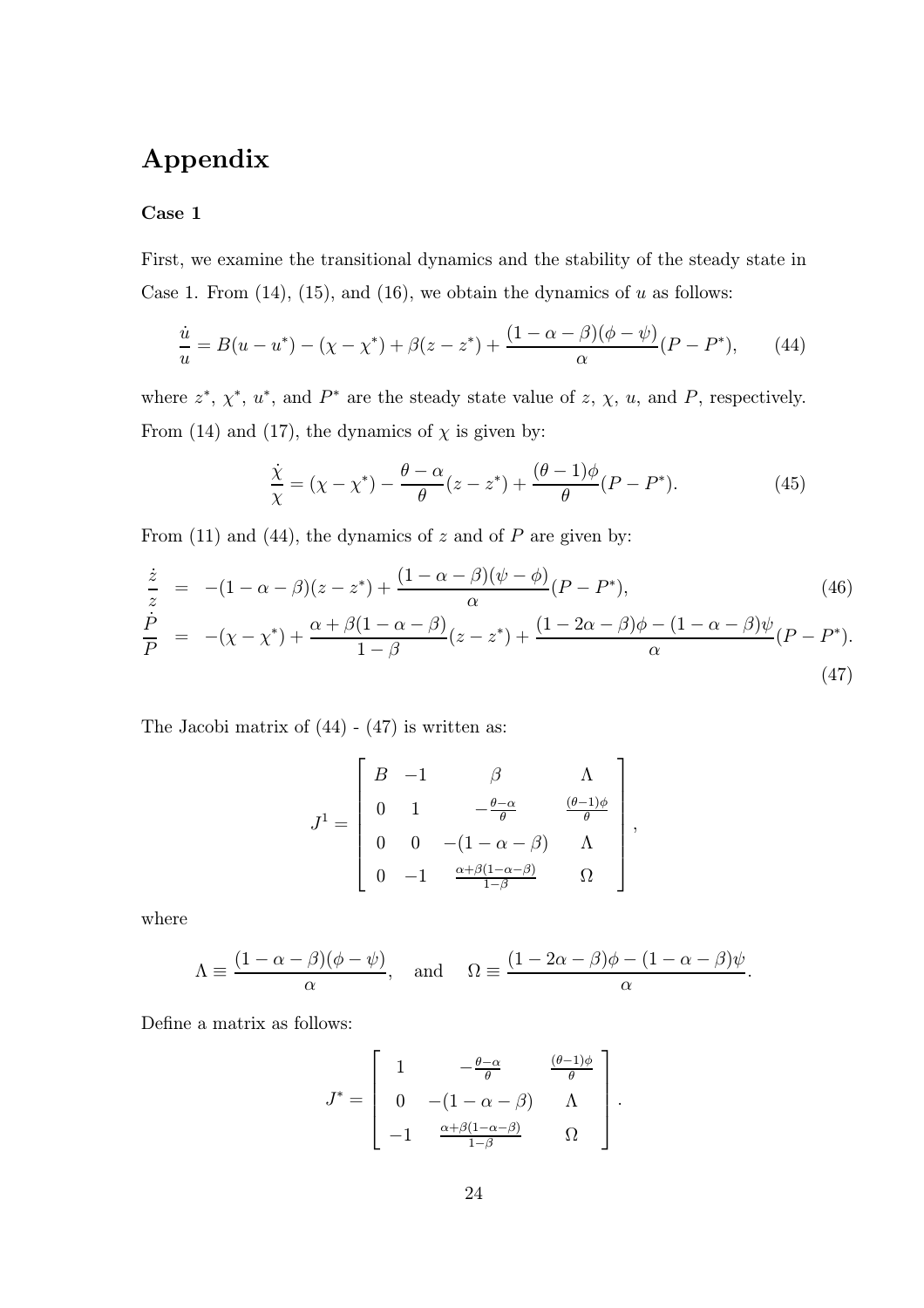The eigenvalues of  $J^*$  are the solutions of its characteristic equation:

$$
-\lambda^3 + \text{Tr} J^* \lambda^2 - \text{B} J^* \lambda + \text{Det} J^* = 0,
$$
\n(48)

where

$$
\begin{array}{rcl}\n\text{Tr}J^* &=& \Lambda + (\alpha + \beta - \phi) > 0, \qquad \text{if} \quad \alpha + \beta > \phi \\
\text{B}J^* &=& \left| \begin{array}{cc} 1 & -\frac{\theta - \alpha}{\theta} \\ 0 & -(1 - \alpha - \beta) \end{array} \right| + \left| \begin{array}{cc} -(1 - \alpha - \beta) & \Lambda \\ \frac{\alpha + \beta(1 - \alpha - \beta)}{1 - \beta} & \Omega \end{array} \right| + \left| \begin{array}{cc} 1 & \frac{(\theta - 1)\phi}{\theta} \\ -1 & \Omega \end{array} \right| \\
&=& \frac{\theta(1 - \alpha - \beta)(\phi - 1) - \phi}{\theta} < 0, \\
\text{Det}J^* &=& \frac{\psi(1 - \alpha - \beta)}{\theta} > 0.\n\end{array}
$$

We determine the sign of the real parts of the roots of (48) based on Theorem 1 of Benhabib and Perli (1994).

**Theorem 1 (Benhabib-Perli)** The number of roots of the polynomial in  $(48)$  with positive real parts is equal to the number of variations of sign in the scheme

$$
-1 \t Tr J^* \t -BJ^* + \frac{Det J^*}{Tr J^*} \t Det J^*.
$$

Since we have  $Tr J^* > 0$ ,  $-BJ^* + \frac{Det J^*}{Tr J^*} > 0$ , and  $Det J^* > 0$ , there can only be one positive real parts in the matrix  $J^*$  under the assumption  $\alpha + \beta > \phi$ . Hence, there can be two positive eigenvalues and two eigenvalues with negative real parts in the matrix  $J<sup>1</sup>$  and the steady state is saddle path stable.

#### Case 2

Turning to Case 2, the transitional dynamics of  $z$ ,  $\chi$ ,  $u$ , and  $P$  are given by:

$$
\frac{\dot{u}}{u} = Bu - \chi + \beta z + \Lambda P + \frac{1 - \alpha - \beta}{\alpha} (B + \delta_K - \delta_H) - \frac{\beta}{\alpha} g_\tau,\tag{49}
$$

$$
\frac{\dot{\chi}}{\chi} = \chi - \frac{\theta - \alpha}{\theta} z + \frac{\theta - 1}{\theta} \phi P - \frac{\rho}{\theta} + \frac{\theta - 1}{\theta} \delta_K,\tag{50}
$$

$$
\frac{\dot{z}}{z} = -(1 - \alpha - \beta)z + \Lambda P + \frac{1 - \alpha - \beta}{\alpha} (B + \delta_K - \delta_H) - \frac{\beta}{\alpha} g_\tau, \tag{51}
$$

$$
\frac{\dot{P}}{P} = -\chi + \frac{\alpha + (1 - \alpha - \beta)\beta}{1 - \beta} z + \Omega P + \frac{1 - \alpha - \beta}{\alpha} B - \frac{\alpha + \beta}{\alpha} g_{\tau} \n+ \frac{(1 - 2\alpha - \beta)\delta_K - (1 - \alpha - \beta)\delta_H}{\alpha}.
$$
\n(52)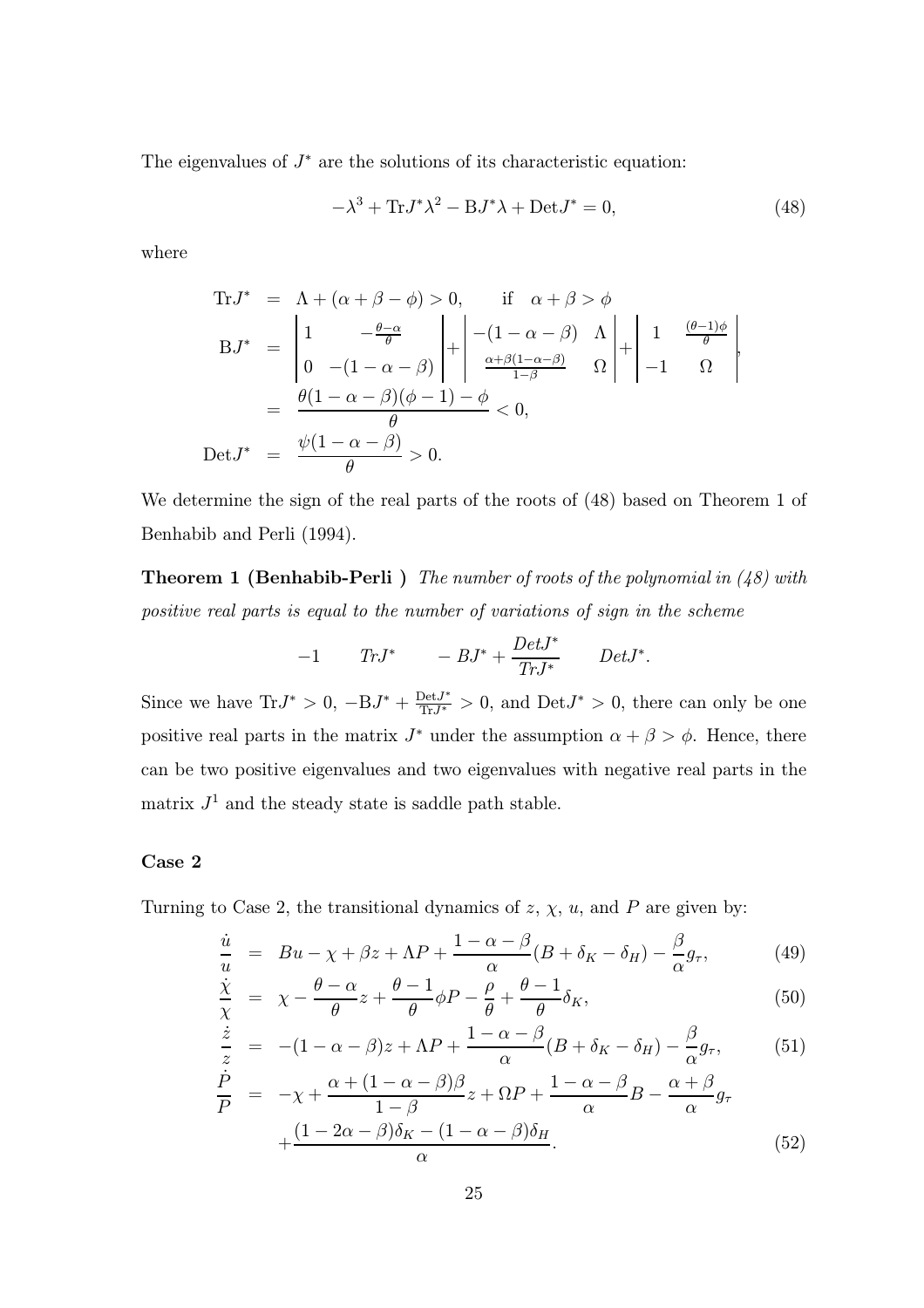Linearizing from (49) to (52) around the steady state and substituting  $P^* = 0$  and other steady state values into the linearization, we obtain:

$$
J = \begin{bmatrix} \dot{u} \\ \dot{x} \\ \dot{z} \\ \dot{P} \end{bmatrix} \simeq \begin{bmatrix} J_{11} & * & * & * \\ 0 & J_{22} & * & * \\ 0 & 0 & J_{33} & * \\ 0 & 0 & 0 & J_{44} \end{bmatrix} \begin{bmatrix} u - u^* \\ \chi - \chi^* \\ z - z^* \\ P - P^* \end{bmatrix},
$$

where

$$
J_{11} = \frac{\theta - 1}{\theta} (B - \delta_H) - \frac{\theta - 1}{\theta (1 - \alpha - \beta)} \beta g_{\tau} + \frac{\rho}{\theta},
$$
  
\n
$$
J_{22} = \frac{\theta - \alpha}{\alpha \theta} (B - \delta_H) - \frac{(\theta - \alpha)\beta}{\alpha \theta (1 - \alpha - \beta)} g_{\tau} + \frac{\rho}{\theta},
$$
  
\n
$$
J_{33} = -\frac{1 - \alpha - \beta}{\alpha} (B - \delta_H) + \frac{\beta}{\alpha} g_{\tau} + \frac{1 - \alpha}{\alpha} \delta_K,
$$
  
\n
$$
J_{44} = \frac{1}{\theta} (B - \delta_H) - \frac{\rho}{\theta} - \frac{\theta (1 - \alpha - \beta) + \beta}{\theta (1 - \alpha - \beta)} g_{\tau},
$$

Substituting  $g^{\text{max}}$  into  $g_{\tau}$  of the above eigenvalues, we obtain:

$$
J_{11} > 0
$$
,  $J_{22} > 0$ ,  $J_{33} < 0$ ,  $J_{44} = 0$ .

Moreover, substituting  $g^{\text{lim}}$  into  $g_{\tau}$ , the above eigenvalues are:

$$
J_{11} > 0, \qquad J_{22} > 0, \qquad J_{33} = 0, \qquad J_{44} < 0.
$$

Thus, for  $g_{\tau} \in (g^{\max}, g^{\lim})$ , there are two positive eigenvalues and two eigenvalues with negative real parts in the matrix  $J$  and the steady state is saddle path stable.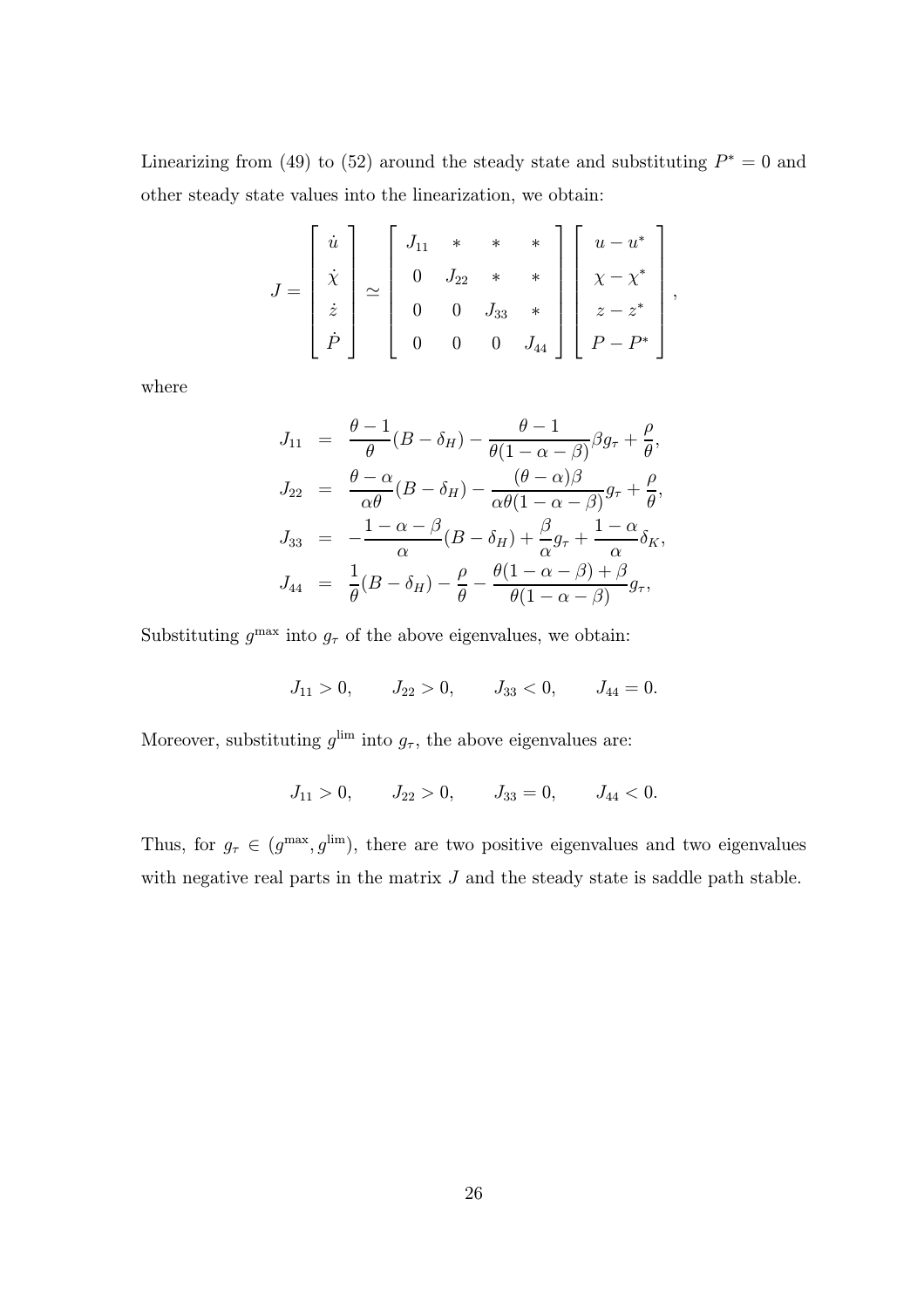## Reference

Aghion, P., Howitt, P.: Endogenous Growth Theory, MIT Press, Cambridge, MA. (1998)

Agnani, B., Gutiérrez, M.-J., Iza, A.: Growth in overlapping generation economies with non-renewable resources, 50, 387-407 (2005)

Benhabib, J., Perli, R.: Uniqueness and indeterminacy: on the dynamics of endogenous growth. Journal of Economic Theory, 63, 113-142 (1994)

Bovenberg, A.L., Sumlders, S.: Environmental quality and pollution-augmenting technological change in a two-sector endogenous growth model. Journal of Public Economics, 57, 369-391 (1995)

Copeland, B. R., Taylor, M. S.: North-South trade and the environment. Quarterly Journal of Economics 109, 755-787 (1994)

Emanuel, K.: Increasing destructiveness of tropical cyclones over the past 30 years. Nature 436, 686-688 (2005)

Grimaud, A., Rougé, L.: Non-renewable resources and growth with vertical innovations: optimum, equilibrium and economic policies. Journal of Environmental Economics and Management 45, 433-453 (2003)

Hoyois, P., Below, R., Guha-Sapir G.: World Disasters Report 2005. Annex 1, Disaster Data. Geneva. International Federation of Red Cross and Red Crescent Societies.

IPCC (2001): Summary for Policymakers, A Report of Working Group I of the Intergovernmental Panel on Climate Change.

Lucas Jr., R. E.: On the mechanics of economic development. Journal of Monetary Economics 22, 3-42 (1988)